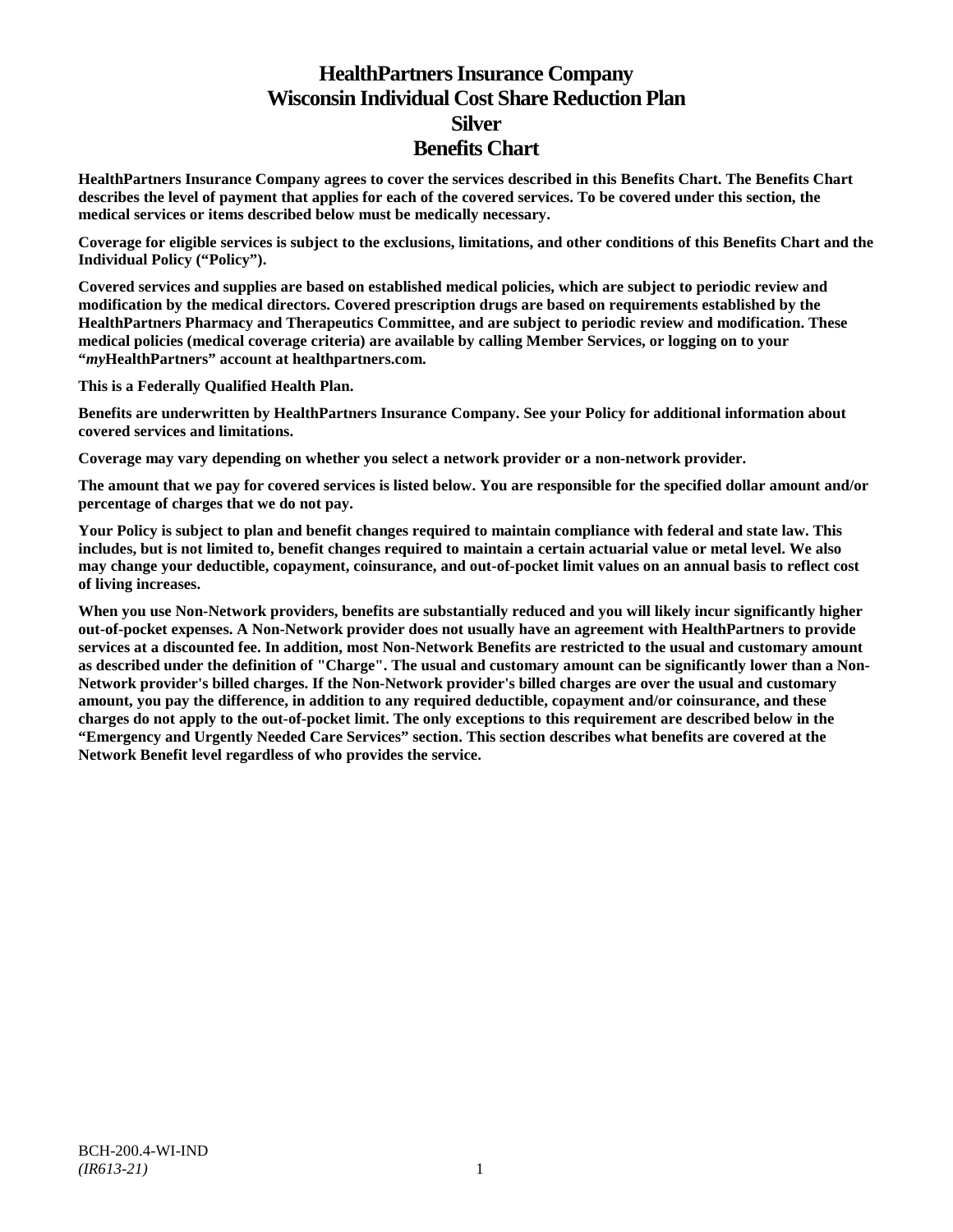# **These definitions apply to the Benefits Chart. They also apply to your Policy.**

| <b>Biosimilar Drug:</b> | A prescription drug, approved by the Food and Drug Administration (FDA), that the FDA has<br>determined is biosimilar to and interchangeable with a biological brand name drug. Biosimilar<br>drugs are not considered generic drugs and are not covered under the generic drug benefit.                                                                                                                                                                                                                                                                                                                                     |
|-------------------------|------------------------------------------------------------------------------------------------------------------------------------------------------------------------------------------------------------------------------------------------------------------------------------------------------------------------------------------------------------------------------------------------------------------------------------------------------------------------------------------------------------------------------------------------------------------------------------------------------------------------------|
| <b>Brand Name Drug:</b> | A prescription drug, approved by the Food and Drug Administration (FDA), that is manufactured,<br>sold or licensed for sale under a trademark by the pharmaceutical company that originally<br>researched and developed the drug. Brand name drugs have the same active-ingredient formula as<br>the generic version of the drug. However, generic drugs are manufactured and sold by other drug<br>manufacturers and are generally not available until after the patent on the brand name drug has<br>expired. A few brand name drugs may be covered at the generic benefit level if this is indicated on<br>the formulary. |
| <b>Calendar Year:</b>   | This is the 12-month period beginning 12:01 A.M. Central Time, on January 1, and ending 12:00<br>A.M. Central Time of the next following December 31.                                                                                                                                                                                                                                                                                                                                                                                                                                                                        |
| Charge:                 | For covered services delivered by a network provider, this is the provider's discounted fee for a<br>given medical/surgical service, procedure or item.                                                                                                                                                                                                                                                                                                                                                                                                                                                                      |
|                         | For covered services delivered by non-network providers, a contracted rate may apply if such<br>arrangement is available to HealthPartners.                                                                                                                                                                                                                                                                                                                                                                                                                                                                                  |
|                         | For the Usual and Customary Charge for covered services delivered by non-network providers,<br>our payment is calculated using one of the following options to be determined at HealthPartners'<br>discretion: 1) a percentage of the Medicare fee schedule; 2) a comparable schedule if the service is<br>not on the Medicare fee schedule; or 3) a commercially reasonable rate for such service.                                                                                                                                                                                                                          |
|                         | The Usual and Customary Charge is the maximum amount allowed that we consider in the<br>calculation of the payment of charges incurred for certain covered services. You must pay for any<br>charges above the usual and customary charge, and they do not apply to the out-of-pocket limit.                                                                                                                                                                                                                                                                                                                                 |
|                         | A charge is incurred for covered ambulatory medical and surgical services, on the date the service<br>or item is provided. A charge is incurred for covered inpatient services, on the date of admission to<br>a hospital. To be covered, a charge must be incurred on or after your effective date and on or<br>before the termination date.                                                                                                                                                                                                                                                                                |
|                         | Copayment/Coinsurance: The specified dollar amount, or percentage, of charges incurred for covered services, which we do<br>not pay, but which you must pay, each time you receive certain medical services, procedures or<br>items. Our payment for those covered services or items begins after the copayment or coinsurance<br>is satisfied. Covered services or items requiring a copayment or coinsurance are specified in this<br>Benefits Chart.                                                                                                                                                                      |
|                         | For services provided by a network provider:                                                                                                                                                                                                                                                                                                                                                                                                                                                                                                                                                                                 |
|                         | An amount which is listed as a flat dollar copayment is applied to a network provider's discounted<br>charges for a given service. However, if the network provider's discounted charges for a service or<br>item is less than the flat dollar copayment, you will pay the network provider's discounted charge.<br>An amount which is listed as a percentage of charges or coinsurance is based on the network<br>provider's discounted charges, calculated at the time the claim is processed, which may include an<br>agreed upon fee schedule rate for case rate or withhold arrangements.                               |
|                         | For services provided by a Non-Network provider:                                                                                                                                                                                                                                                                                                                                                                                                                                                                                                                                                                             |
|                         | Any copayment or coinsurance is applied to the lesser of the provider's charges or the usual and<br>customary charge for a service.                                                                                                                                                                                                                                                                                                                                                                                                                                                                                          |
|                         | A copayment or coinsurance is due at the time a service is provided, or when billed by the<br>provider. The copayment or coinsurance applicable for a scheduled visit with a network provider<br>will be collected for each visit, late cancellation and failed appointment.                                                                                                                                                                                                                                                                                                                                                 |
|                         |                                                                                                                                                                                                                                                                                                                                                                                                                                                                                                                                                                                                                              |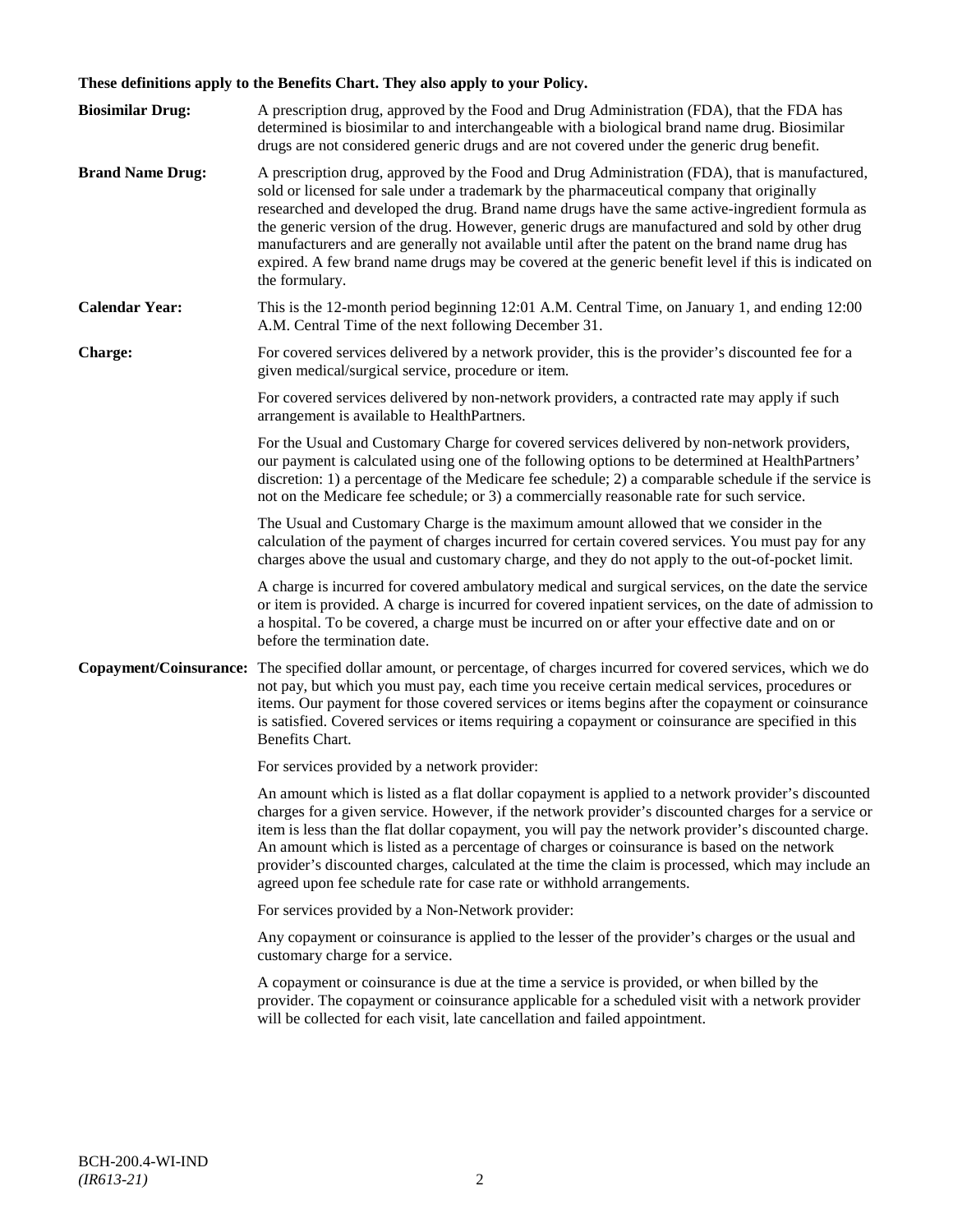| Deductible:                    | The specified dollar amount of charges incurred for covered services, which we do not pay, but an<br>enrollee or a family has to pay first in a calendar year. Our payment for those services or items<br>begins after the deductible is satisfied. For network providers, the amount of the charges that apply<br>to the deductible are based on the network provider's discounted charges, calculated at the time<br>the claim is processed, which may include an agreed upon fee schedule rate for case rate or<br>withhold arrangements. For non-network providers, the amount of charges that apply to the<br>deductible are the lesser of the provider's charges or the usual and customary charge for a service. |
|--------------------------------|-------------------------------------------------------------------------------------------------------------------------------------------------------------------------------------------------------------------------------------------------------------------------------------------------------------------------------------------------------------------------------------------------------------------------------------------------------------------------------------------------------------------------------------------------------------------------------------------------------------------------------------------------------------------------------------------------------------------------|
|                                | Any amounts paid or reimbursed by a third party, including, but not limited to: point of service<br>rebates, manufacturer coupons, manufacturer debit cards or other forms of direct reimbursement to<br>an Insured for a product or service, will not apply toward your deductible, to the extent permitted<br>under state and federal law.                                                                                                                                                                                                                                                                                                                                                                            |
|                                | Your plan has an embedded deductible. This means once a member meets the individual<br>deductible, the plan begins paying benefits for that person. If two or more members of the family<br>meet the family deductible, the plan begins paying benefits for all members of the family,<br>regardless of whether each member has met the individual deductible. However, a member may<br>not contribute more than the individual deductible toward the family deductible.                                                                                                                                                                                                                                                |
|                                | All services are subject to the deductible unless otherwise indicated below in this Benefits Chart.                                                                                                                                                                                                                                                                                                                                                                                                                                                                                                                                                                                                                     |
| Formulary:                     | This is a current list, which may be revised from time to time, of prescription drugs, medications,<br>equipment and supplies covered by us as indicated in this Benefits Chart which are covered at the<br>highest benefit level. Some drugs on the formulary may require prior authorization to be covered<br>as formulary drugs. The formulary, and information on drugs that require prior authorization, are<br>available by calling Member Services, or logging on to your "myHealthPartners" account at<br>healthpartners.com.                                                                                                                                                                                   |
| <b>Generic Drug:</b>           | A prescription drug, approved by the Food and Drug Administration (FDA), that the FDA has<br>determined is comparable to a brand name drug product in dosage form, strength, route of<br>administration, quality, intended use and documented bioequivalence. Generally, generic drugs<br>cost less than brand name drugs. Some brand name drugs may be covered at the generic drug<br>benefit level if this is indicated on the formulary.                                                                                                                                                                                                                                                                             |
| <b>Non-Formulary Drug:</b>     | This is a prescription drug, approved by the Food and Drug Administration (FDA), that is not on<br>the formulary, is medically necessary and is not investigative or experimental or otherwise<br>excluded under your Policy.                                                                                                                                                                                                                                                                                                                                                                                                                                                                                           |
| <b>Out-of-Pocket Expenses:</b> | You pay the specified copayments/coinsurance and deductibles applicable for particular services,<br>subject to the out-of-pocket limit described below. These amounts are in addition to the monthly<br>premium payments.                                                                                                                                                                                                                                                                                                                                                                                                                                                                                               |
| <b>Out-of-Pocket Limit:</b>    | You pay the copayments/coinsurance and deductibles for covered services, to the individual or<br>family out-of-pocket limit. Thereafter we cover 100% of charges incurred for all other covered<br>services, for the rest of the calendar year. You pay amounts greater than the out-of-pocket limit if<br>you exceed any lifetime maximum benefit or any visit or day limits.                                                                                                                                                                                                                                                                                                                                          |
|                                | Non-Network Benefits above the usual and customary charge (see definition of charge above) do<br>not apply to the out-of-pocket limit.                                                                                                                                                                                                                                                                                                                                                                                                                                                                                                                                                                                  |
|                                | Any amounts paid or reimbursed by a third party, including, but not limited to: point of service<br>rebates, manufacturer coupons, debit cards or other forms of direct reimbursement to an Insured<br>for a product or service, will not apply as an out-of-pocket expense, to the extent permitted under<br>state and federal law.                                                                                                                                                                                                                                                                                                                                                                                    |
|                                | You are responsible to keep track of the out-of-pocket expenses. Contact our Member Services<br>Department for assistance in determining the amount paid by the enrollee for specific eligible<br>services received. Claims for reimbursement under the Out-of-Pocket Limit provisions are subject<br>to the same time limits and provisions described under the "Claims Provisions" section of your<br>Policy.                                                                                                                                                                                                                                                                                                         |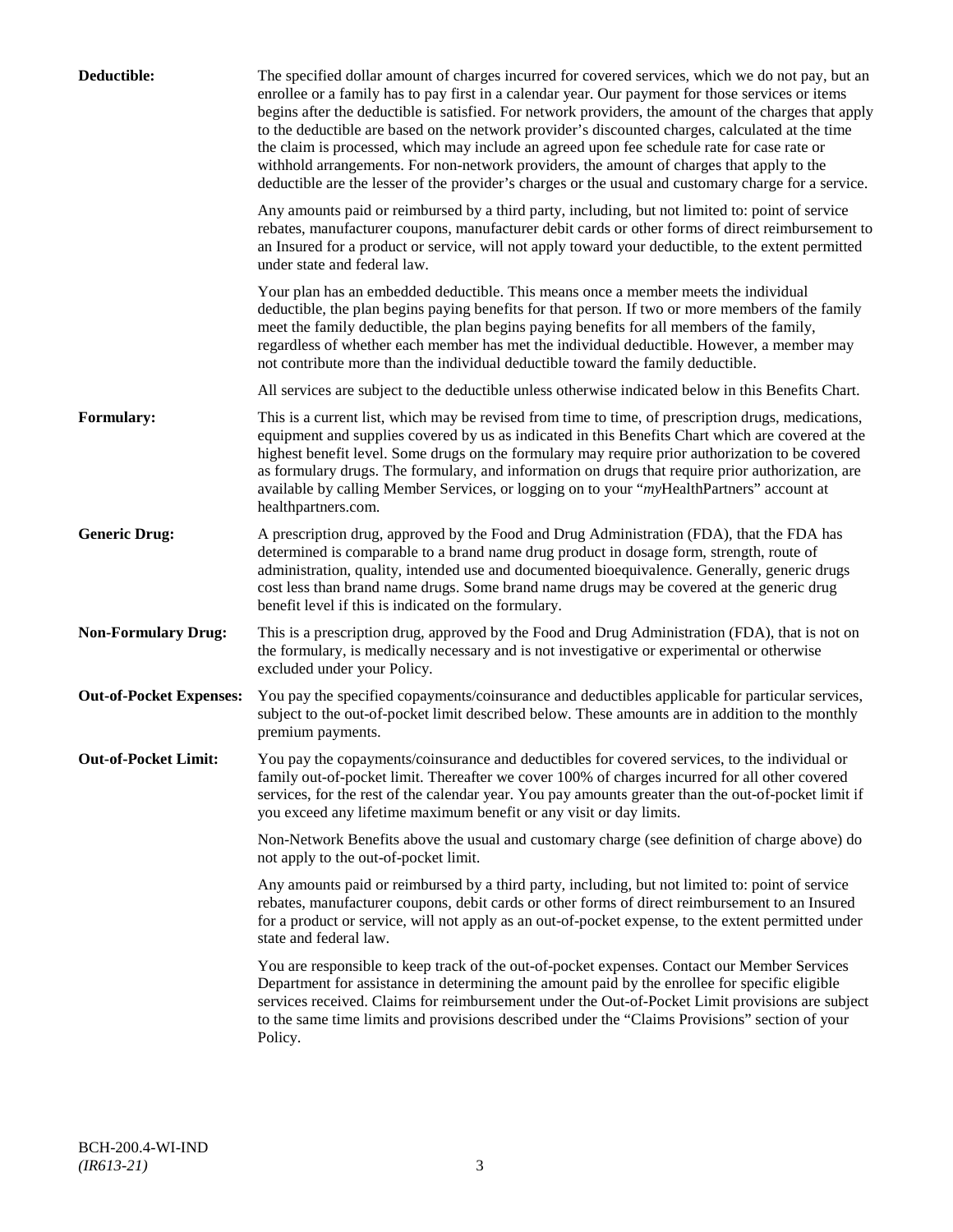**Specialty Drug List:** This is a current list, which may be revised from time to time, of prescription drugs, medications, equipment and supplies, which are typically bio-pharmaceuticals. The purpose of a specialty drug list is to facilitate enhanced monitoring of complex therapies used to treat specific conditions. Specialty drugs are covered by us as indicated in this Benefits Chart. The specialty drug list is available by calling Member Services, or logging on to your "*my*HealthPartners" account at [healthpartners.com.](http://www.healthpartners.com/) **virtuwell:** This is an online service that you may use to receive a diagnosis and treatment for certain routine conditions, such as a cold and flu, ear pain and sinus infections. You may access the virtuwell web

site a[t virtuwell.com.](http://www.virtuwell.com/)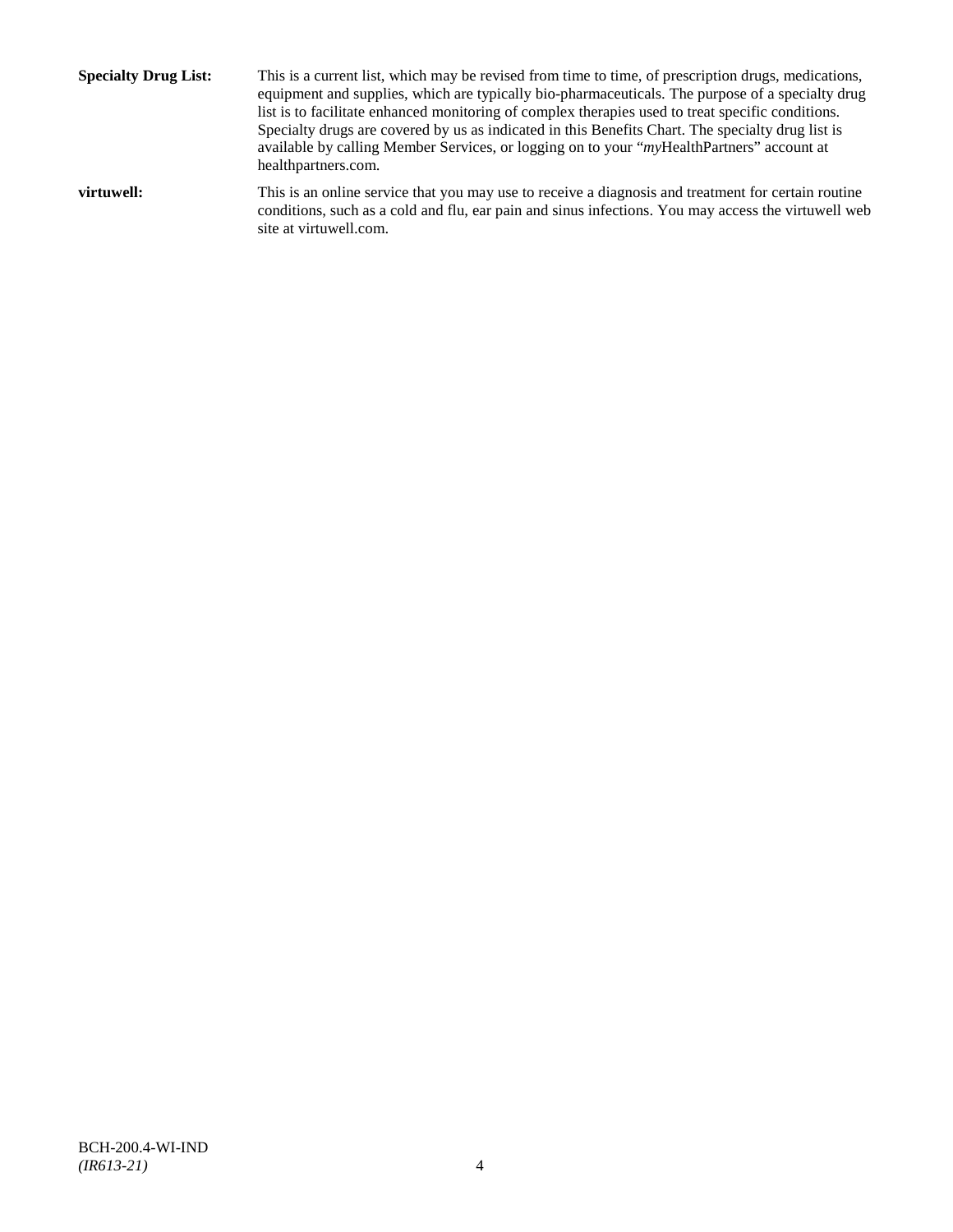### **DEDUCTIBLES AND OUT-OF-POCKET LIMITS**

#### **Individual Calendar Year Deductible**

| <b>Network Benefits</b> | <b>Non-Network Benefits</b> |
|-------------------------|-----------------------------|
| \$100                   | \$20,000                    |

# **Family Calendar Year Deductible**

|       | <b>Network Benefits</b> | <b>Non-Network Benefits</b> |
|-------|-------------------------|-----------------------------|
| \$200 |                         | \$40,000                    |

Your individual and family deductible amounts may be indexed to allow for changes under Federal rules.

Your plan has an embedded deductible. This means once a member meets the individual deductible, the plan begins paying benefits for that person. If two or more members of the family meet the family deductible, the plan begins paying benefits for all members of the family, regardless of whether each member has met the individual deductible. However, a member may not contribute more than the individual deductible toward the family deductible.

Separate deductibles must be satisfied under the Network Benefits and Non-Network Benefits.

Any amounts paid or reimbursed by a third party, including but not limited to: point of service rebates, manufacturer coupons, manufacturer debit cards or other forms of direct reimbursement to an Insured for a product or service, will not apply toward your deductible, to the extent permitted under state and federal law.

### **Individual Calendar Year Out-of-Pocket Limit**

| Network Benefits | <b>Non-Network Benefits</b> |
|------------------|-----------------------------|
| \$1,750          | None.                       |

#### **Family Calendar Year Out-of-Pocket Limit**

| <b>Network Benefits</b> | <b>Non-Network Benefits</b> |
|-------------------------|-----------------------------|
| \$3,500                 | None.                       |

Your individual and family out-of-pocket amounts may be indexed to allow for changes under Federal rules.

Separate Out-of-Pocket Limits must be satisfied under Network Benefits and Non-Network Benefits.

Non-Network Benefits above the usual and customary charge will not apply to the individual or family Out-of-Pocket.

Any amounts paid or reimbursed by a third party, including but not limited to: point of service rebates, manufacturer coupons, manufacturer debit cards or other forms of direct reimbursement to an Insured for a product or service, will not apply as an outof-pocket expense, to the extent permitted under state and federal law.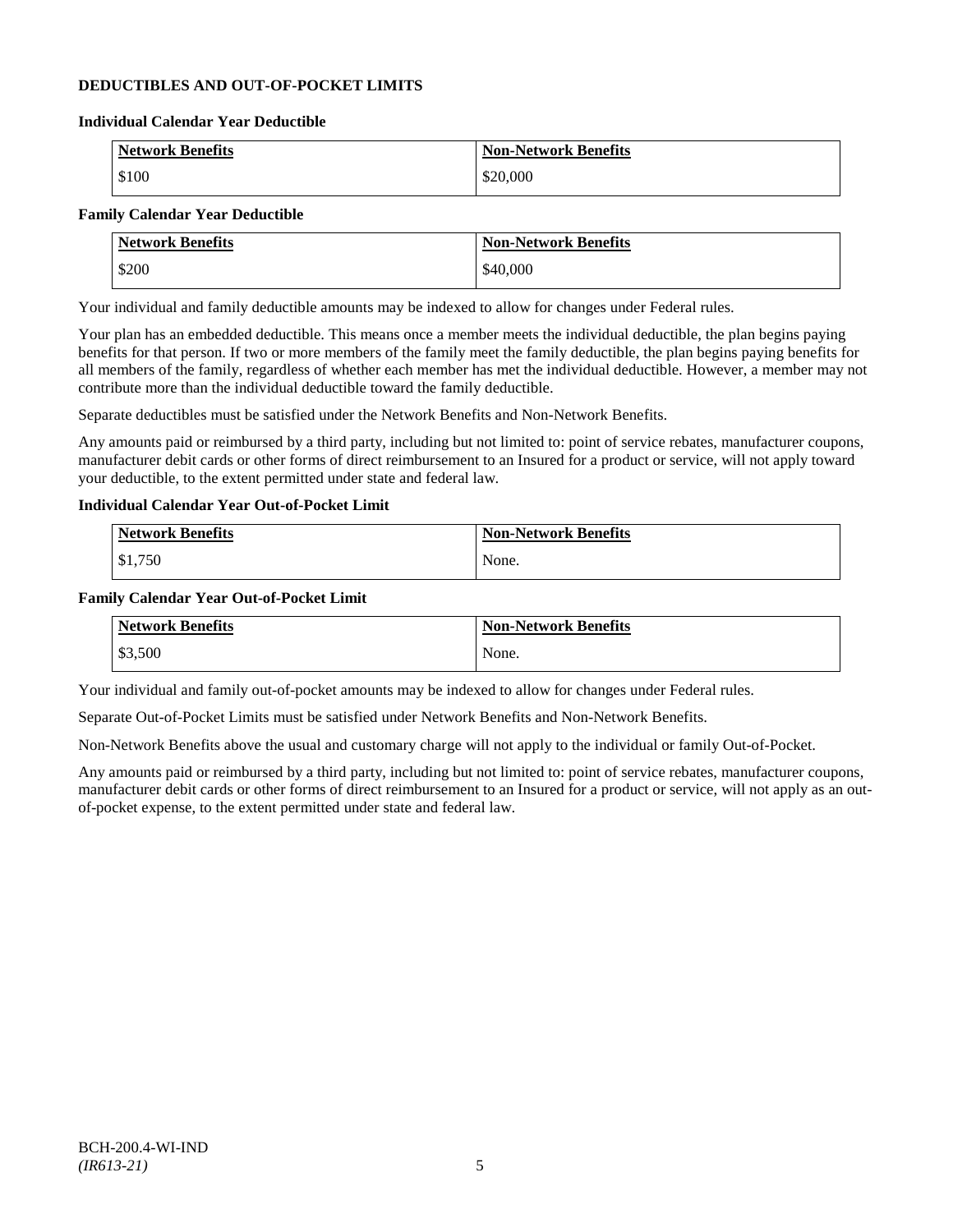### **AMBULANCE AND MEDICAL TRANSPORTATION**

### **Covered Services:**

We cover ambulance and medical transportation for medical emergencies and as shown below.

We also cover medically necessary, non-emergency transportation if it meets our medical coverage criteria.

Covered services are based on established medical policies, which are subject to periodic review and modification by the medical directors. These medical policies (medical coverage criteria) and applicable prior authorization requirements are available by calling Member Services, or logging on to your "*my*HealthPartners" account a[t healthpartners.com.](http://www.healthpartners.com/)

#### **Ambulance and Medical Transportation (other than non-emergency fixed wing air ambulance transportation)**

| Network Benefits              | Non-Network Benefits  |
|-------------------------------|-----------------------|
| 195% of the charges incurred. | See Network Benefits. |

#### **Non-Emergency Fixed Wing Air Ambulance Transportation**

| <b>Network Benefits</b>      | <b>Non-Network Benefits</b>  |
|------------------------------|------------------------------|
| 95% of the charges incurred. | 50% of the charges incurred. |

#### **Not Covered:**

See "Services Not Covered" in your Policy.

### **AUTISM TREATMENT**

#### **Covered Services:**

Your network provider will coordinate the prior authorization process for any autism treatment services. You may call Member Services at 952-967-7540 or toll-free at 1-888-360-0622 if you have any questions or concerns regarding the authorization process.

Please call Member Services at 952-967-7540 or toll-free at 1-888-360-0622 to request authorization for autism treatment services from a Non-Network provider.

We cover prior authorized evidence-based intensive-level and non-intensive-level treatment of autism spectrum disorders (autism disorder, Asperger's syndrome or pervasive development disorder not otherwise specified).

Covered services are based on established medical policies, which are subject to periodic review and modification by the medical directors. These medical policies (medical coverage criteria) are available by calling Member Services, or logging on to your "*my*HealthPartners" account at [healthpartners.com.](http://www.healthpartners.com/)

**Intensive-Level Services for children diagnosed with autism spectrum disorders.** Intensive-level services must begin on or after two years of age and end before nine years of age. Intensive-level services, on average, are services provided for more than 20 hours of treatment per week. (The average number of hours a week is calculated over a 6-month period.)

| <b>Network Benefits</b>                  | <b>Non-Network Benefits</b>              |
|------------------------------------------|------------------------------------------|
| 95% of the charges incurred.             | 50% of the charges incurred.             |
| Limited to 235 visits per calendar year. | Limited to 235 visits per calendar year. |

The maximum number of visits is combined for Network Benefits and Non-Network Benefits.

#### **Intensive-Level Services Lifetime Maximum Benefit**

| <b>Network Benefits</b>                               | <b>Non-Network Benefits</b>                           |
|-------------------------------------------------------|-------------------------------------------------------|
| 4 years of cumulative services under this plan or any | 4 years of cumulative services under this plan or any |
| other plan.                                           | other plan.                                           |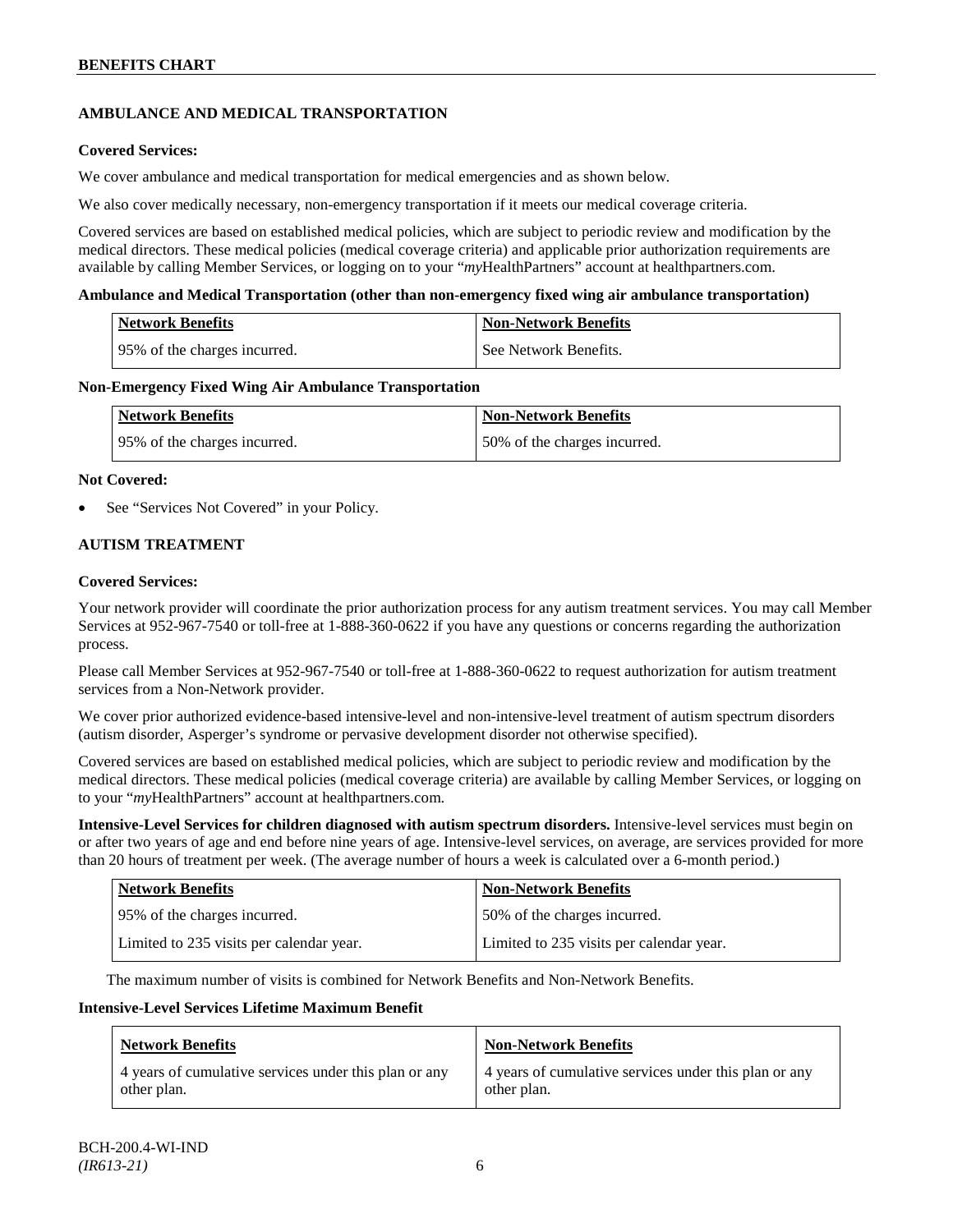### **Non-intensive-Level Services for Insureds diagnosed with autism spectrum disorders**

| Network Benefits                         | <b>Non-Network Benefits</b>              |
|------------------------------------------|------------------------------------------|
| 195% of the charges incurred.            | 50% of the charges incurred.             |
| Limited to 120 visits per calendar year. | Limited to 120 visits per calendar year. |

The maximum number of visits is combined for Network Benefits and Non-Network Benefits.

### **Not Covered:**

See "Services Not Covered" in your Policy.

# **BEHAVIORAL HEALTH SERVICES**

#### **Covered Services:**

Covered services are based on established medical policies, which are subject to periodic review and modification by the medical directors. These medical policies (medical coverage criteria) are available by calling Member Services, or logging on to your "*my*HealthPartners" account at [healthpartners.com.](http://www.healthpartners.com/)

**Transitional Treatment Services.** These are services for the treatment of nervous or mental disorders, alcoholism or other drug abuse problems which are provided to an Insured in a less restrictive manner than are inpatient hospital services but in a more intensive manner than are outpatient services. Transitional treatment services are services offered by a provider, and certified by the Wisconsin Department of Health Services for each of the following (except the last bulleted item):

- Mental health services for covered adults in a day treatment program.
- Mental health services for covered children in a day hospital treatment program.
- Services for persons with chronic mental illness provided through a community support program.
- Residential treatment programs for alcohol and/or drug dependent covered persons.
- Alcohol and Other Drug Abuse (AODA) services in, a day treatment program.
- Services for persons who are experiencing a mental health crisis or who are in a situation likely to turn into a mental health crisis if support is not provided.
- Intensive outpatient programs for the treatment of psychoactive substance use disorders provided in accordance with the patient placement criteria of the American Society of Addiction Medicine.

### **Mental Health Services**

We cover services for mental health diagnoses as described in the Diagnostic and Statistical Manual of Mental Disorders – Fifth Edition (DSM 5) (most recent edition) that lead to significant disruption of function in your life.

We provide coverage for mental health treatment ordered by a Wisconsin court under a valid court order that is issued on the basis of a behavioral care evaluation performed by a licensed psychiatrist or doctoral level licensed psychologist, which includes a diagnosis and an individual treatment plan for care in the most appropriate, least restrictive environment. We must be given a copy of the court order and the behavioral care evaluation, and the service must be a covered benefit under your Policy, and the service must be provided by a network provider, or other provider as required by law.

**Outpatient Services:** We cover medically necessary outpatient professional mental health services for evaluation, crisis intervention, and treatment of mental health disorders.

A comprehensive diagnostic assessment will be made of each patient as the basis for a determination by a mental health professional, concerning the appropriate treatment and the extent of services required.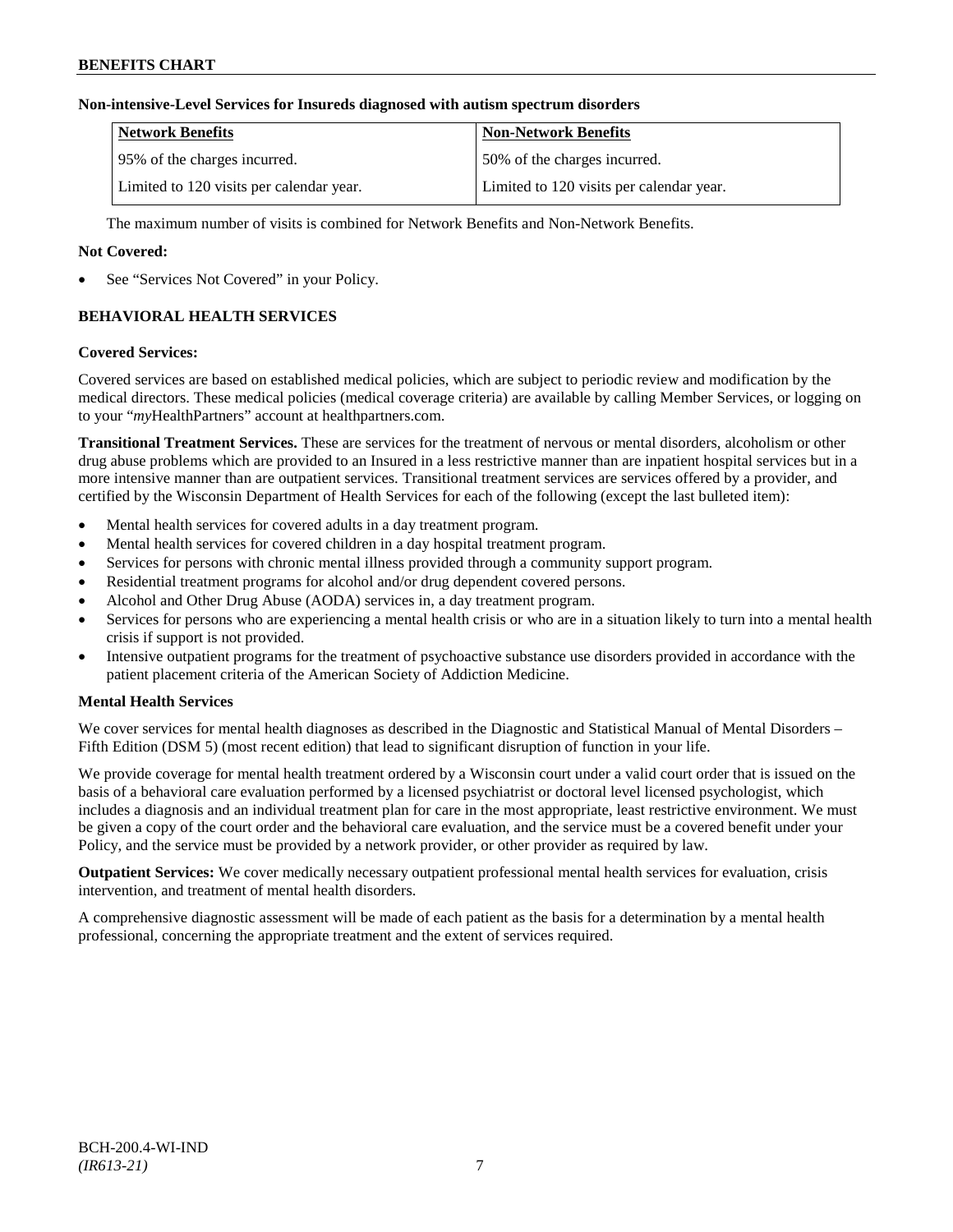Outpatient services we cover for a diagnosed mental health condition include the following:

- Individual, group, family and multi-family therapy;
- Medication management provided by a physician, certified nurse practitioner, or physician's assistant;
- Psychological testing services for the purposes of determining the differential diagnoses and treatment planning for patients currently receiving behavioral health services;
- Partial hospitalization services in a licensed hospital or community mental health center;
- Psychotherapy and nursing services provided in the home if authorized by us; and
- Treatment for gender dysphoria that meets medical coverage criteria.

| Network Benefits              | Non-Network Benefits         |
|-------------------------------|------------------------------|
| 195% of the charges incurred. | 50% of the charges incurred. |

# **First Three Visits**

| If any of the first three visits are mental and substance<br>abuse treatment visits, urgent care visits, office visits,<br>convenience clinic visits, telephone visits or E-visits<br>(other than virtuwell) they are covered at 100%, not<br>subject to the deductible. |
|--------------------------------------------------------------------------------------------------------------------------------------------------------------------------------------------------------------------------------------------------------------------------|
| Then services will be covered at the coinsurance and<br>deductible indicated for mental and chemical health<br>visits, urgent care visits, office visits, convenience<br>clinic visits, telephone visits and E-visits (other than<br>virtuwell).                         |
| Physician services are included; however, charges for<br>day treatment services, group visits, office procedures,<br>laboratory, radiology and other ancillary services are<br>not included and will be subject to your deductible and<br>coinsurance.                   |

#### **Group Therapy**

| Network Benefits             | <b>Non-Network Benefits</b>  |
|------------------------------|------------------------------|
| 95% of the charges incurred. | 50% of the charges incurred. |

**Inpatient Services:** We cover medically necessary inpatient services in a hospital or licensed residential treatment facility and professional services for treatment of mental health disorders. Medical stabilization is covered under inpatient hospital services in the "Hospital and Skilled Nursing Facility Services" section.

We cover residential care for the treatment of eating disorders in a licensed facility, as an alternative to inpatient care, when it is medically necessary and your physician obtains authorization from us.

| Network Benefits              | Non-Network Benefits         |
|-------------------------------|------------------------------|
| 195% of the charges incurred. | 50% of the charges incurred. |

**Transitional Treatment Services:** We cover transitional treatment services described above for treatment of mental and nervous disorders**.**

| Network Benefits             | Non-Network Benefits         |
|------------------------------|------------------------------|
| 95% of the charges incurred. | 50% of the charges incurred. |

#### **Substance Abuse Treatment Services**

We cover medically necessary services for assessments by a licensed alcohol and drug counselor and treatment of Substance-Related Disorders as defined in the latest edition of the DSM 5.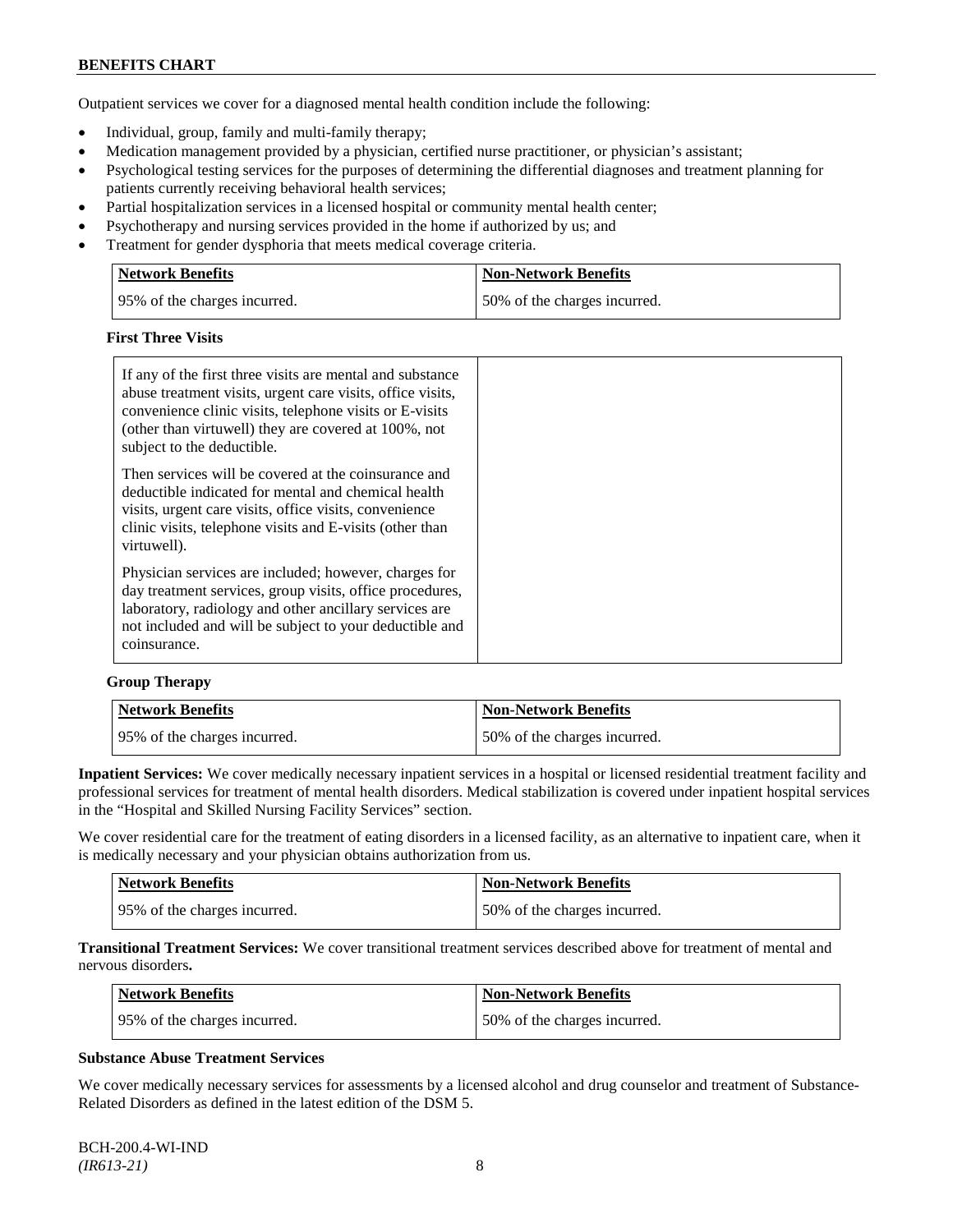**Outpatient Services:** We cover medically necessary outpatient professional services for diagnosis and treatment of alcoholism and other drug abuse problems. Chemical dependency treatment services must be provided by a program licensed by the local Department of Health Services.

Outpatient services we cover for a diagnosed substance abuse disorder include the following:

- Individual, group, family, and multi-family therapy provided in an office setting; and
- We cover opiate replacement therapy including methadone and buprenorphine treatment.

| <b>Network Benefits</b>      | <b>Non-Network Benefits</b>  |
|------------------------------|------------------------------|
| 95% of the charges incurred. | 50% of the charges incurred. |

### **First Three Visits**

| If any of the first three visits are mental and substance<br>abuse treatment visits, urgent care visits, office visits,<br>convenience clinic visits, telephone visits or E-visits<br>(other than virtuwell) they are covered at 100%, not<br>subject to the deductible. |  |
|--------------------------------------------------------------------------------------------------------------------------------------------------------------------------------------------------------------------------------------------------------------------------|--|
| Then services will be covered at the coinsurance and<br>deductible indicated for mental and chemical health<br>visits, urgent care visits, office visits, convenience<br>clinic visits, telephone visits and E-visits (other than<br>virtuwell).                         |  |
| Physician services are included; however, charges for<br>day treatment services, group visits, office procedures,<br>laboratory, radiology and other ancillary services are<br>not included and will be subject to your deductible and<br>coinsurance.                   |  |

**Inpatient Services:** We cover medically necessary inpatient services in a hospital or a licensed residential primary treatment center.

We cover services provided in a hospital that is licensed by the local state and accredited by Medicare.

Detoxification Services: We cover detoxification services in a hospital or community detoxification facility if it is licensed by the local Department of Health Services.

| Network Benefits              | <b>Non-Network Benefits</b>  |
|-------------------------------|------------------------------|
| 195% of the charges incurred. | 50% of the charges incurred. |

**Transitional Treatment Services:** We cover transitional treatment services described above for treatment of alcoholism or other drug abuse problems.

| <b>Network Benefits</b>      | Non-Network Benefits         |
|------------------------------|------------------------------|
| 95% of the charges incurred. | 50% of the charges incurred. |

### **Additional Mental Health and Substance Abuse Benefits for a Dependent Child Who is a Student**

If a dependent child is a student in a school that is located in Wisconsin, but outside of our service area, we cover services as required under Wisconsin Statute 609.655.

| <b>Network Benefits</b>      | <b>Non-Network Benefits</b>  |
|------------------------------|------------------------------|
| 95% of the charges incurred. | 50% of the charges incurred. |

#### **Not Covered:**

See "Services Not Covered" in your Policy.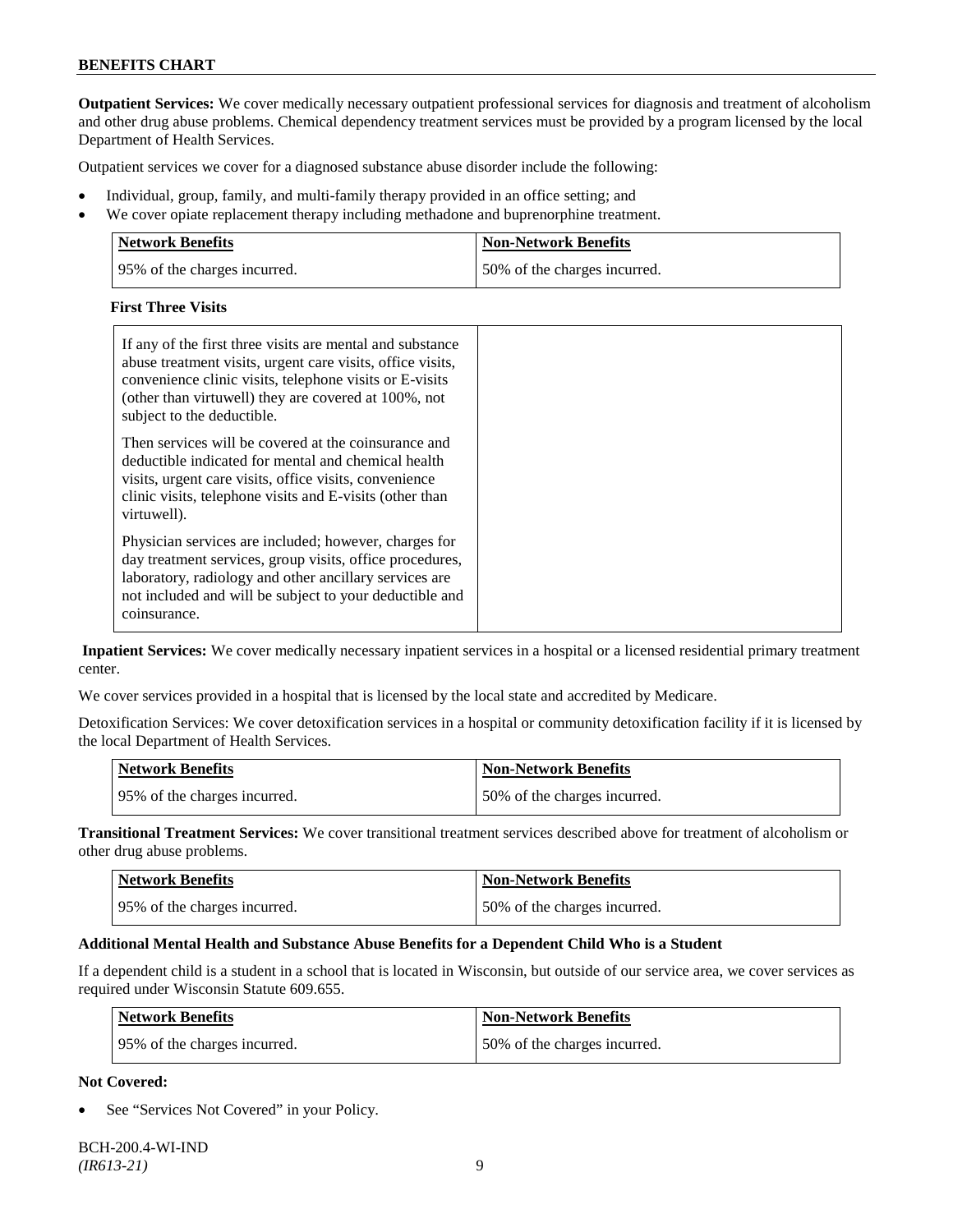### **CHIROPRACTIC SERVICES**

### **Covered Services:**

We cover chiropractic services for rehabilitative care. Chiropractic services are adjustments to any abnormal articulations of the human body, especially those of the spinal column, for the purpose of giving freedom of action to impinged nerves that may cause pain or deranged function.

Massage therapy which is performed in conjunction with other treatment/modalities by a chiropractor, is part of a prescribed treatment plan and is not billed separately is covered.

| <b>Network Benefits</b>       | <b>Non-Network Benefits</b>  |
|-------------------------------|------------------------------|
| 195% of the charges incurred. | 50% of the charges incurred. |

### **Not Covered:**

- Massage therapy for the purpose of comfort or convenience of the Insured.
- See "Services Not Covered" in your Policy.

### **CLINICAL TRIALS**

#### **Covered Services:**

We cover certain routine services if you participate in a Phase I, Phase II, Phase III or Phase IV approved clinical trial that is conducted in relation to the prevention, detection, or treatment of cancer or other life-threatening disease or condition as defined in the Affordable Care Act. Approved clinical trials include (1) federally funded trials when the study or investigation is approved or funded by any of the federal agencies defined in the Public Health Services Act, section 2709 (d) (1) (A); (2) the study or investigation is conducted under an investigational new drug application reviewed by the Food and Drug Administration; and (3) the study or investigation is a drug trial that is exempt from having such an investigational new drug application. We cover routine patient costs for services that would be eligible under the Policy and this Benefits Chart if the service were provided outside of a clinical trial.

| <b>Network Benefits</b>                                                                                  | <b>Non-Network Benefits</b>                                                                                  |
|----------------------------------------------------------------------------------------------------------|--------------------------------------------------------------------------------------------------------------|
| Coverage level is same as corresponding Network<br>Benefits, depending on type of service provided, such | Coverage level is same as corresponding Non-Network<br>Benefits, depending on type of service provided, such |
| as Office Visits for Illness or Injury, Inpatient or                                                     | as Office Visits for Illness or Injury, Inpatient or                                                         |
| <b>Outpatient Hospital Services.</b>                                                                     | <b>Outpatient Hospital Services.</b>                                                                         |

- The investigative or experimental item, device or service itself.
- Items or services that are provided solely to satisfy data collection and analysis needs and that are not used in the direct clinical management of the patient.
- A service that is clearly inconsistent with widely accepted and established standards of care for a particular diagnosis.
- See "Services Not Covered" in your Policy.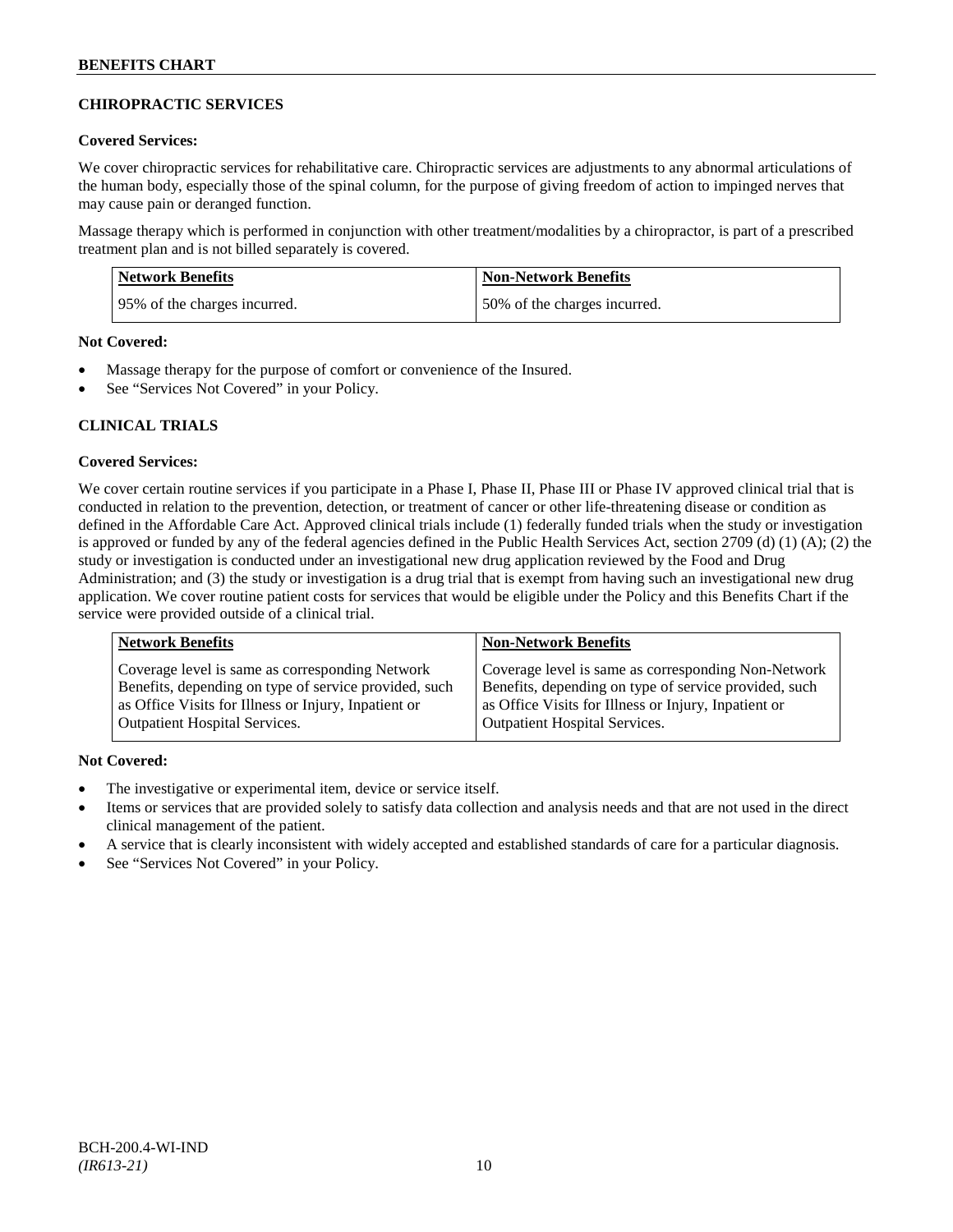### **DENTAL SERVICES**

### **Covered Services:**

We cover services as described below.

**Accidental Dental Services:** We cover services dentally necessary to treat and restore damage done to sound, natural, unrestored teeth as a result of an accidental injury. Coverage is for damage caused by external trauma to face and mouth only, not for cracked or broken teeth, which result from biting or chewing. We cover restorations, root canals, crowns and replacement of teeth lost that are directly related to the accident in which the Insured was involved. We cover initial exams, xrays and palliative treatment including extractions, and other oral surgical procedures directly related to the accident. Subsequent treatment must be initiated within the Policy's time-frame and must be directly related to the accident. We do not cover restoration and replacement of teeth that are not "sound and natural" at the time of the accident.

Full mouth rehabilitation to correct occlusion (bite) and malocclusion (misaligned teeth not due to the accident) are not covered.

When an implant-supported dental prosthetic treatment is pursued, benefits are limited to the amount that would be paid toward the placement of a removable dental prosthetic appliance that could be used in the absence of implant treatment.

| Network Benefits             | <b>Non-Network Benefits</b> |
|------------------------------|-----------------------------|
| 95% of the charges incurred. | No coverage.                |

For all accidental dental services, treatment and/or restoration must be initiated within six months of the date of the injury. Coverage is limited to the initial course of treatment and/or initial restoration. Services must be provided within twentyfour months of the date of injury to be covered.

#### **Medical Referral Dental Services**

**Medically Necessary Outpatient Dental Services:** We cover medically necessary outpatient dental services. Coverage is limited to dental services required for treatment of an underlying medical condition, e.g., removal of teeth to complete radiation treatment for cancer of the jaw, cysts and lesions.

| Network Benefits             | <b>Non-Network Benefits</b>  |
|------------------------------|------------------------------|
| 95% of the charges incurred. | 50% of the charges incurred. |

**Medically Necessary Hospitalization and Anesthesia for Dental Care:** We cover medically necessary hospitalization and anesthesia for dental care. This is limited to charges incurred by an Insured who: (1) is a child under age  $5$ ; (2) is severely disabled; (3) has a medical condition, and requires hospitalization or general anesthesia for dental care treatment; or (4) is a child between ages 5 and 12 and care in dental offices has been attempted unsuccessfully and usual methods of behavior modification have not been successful, or when extensive amounts of restorative care, exceeding 4 appointments, are required.

Coverage is limited to facility and anesthesia charges. Oral surgeon/dentist professional fees are not covered. The following are examples, though not all-inclusive, of medical conditions which may require hospitalization for dental services: severe asthma, severe airway obstruction or hemophilia. Hospitalization required due to the behavior of the Insured or due to the extent of the dental procedure is not covered.

| Network Benefits             | <b>Non-Network Benefits</b>  |
|------------------------------|------------------------------|
| 95% of the charges incurred. | 50% of the charges incurred. |

**Medical Complications of Dental Care:** We cover medical complications of dental care. Treatment must be medically necessary care and related to medical complications of non-covered dental care, including complications of the head, neck, or substructures.

| Network Benefits              | Non-Network Benefits         |
|-------------------------------|------------------------------|
| 195% of the charges incurred. | 50% of the charges incurred. |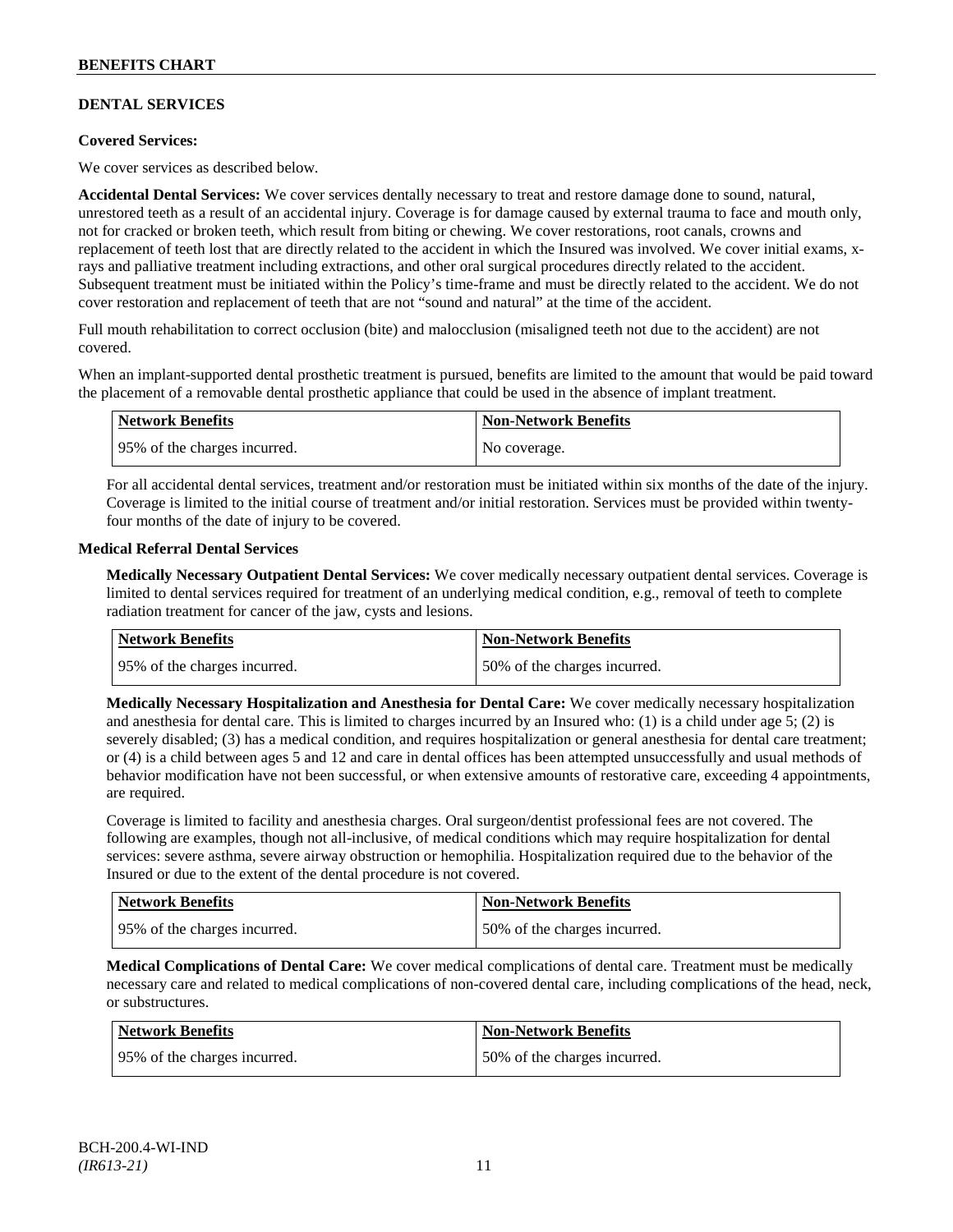**Oral Surgery:** We cover oral surgery. Coverage is limited to treatment of medical conditions requiring oral surgery, such as treatment of oral neoplasm, non-dental cysts, fracture of the jaw, trauma of the mouth and jaw, and any other oral surgery procedures provided as medically necessary dental services.

| Network Benefits             | <b>Non-Network Benefits</b>  |
|------------------------------|------------------------------|
| 95% of the charges incurred. | 50% of the charges incurred. |

**Treatment of Cleft Lip and Cleft Palate:** We cover treatment of cleft lip and cleft palate of a dependent child, including orthodontic treatment and oral surgery directly related to the cleft. Dental services which are not required for the treatment of cleft lip or cleft palate are not covered. If a dependent child covered under your Policy is also covered under a dental plan which includes orthodontic services, that dental plan shall be considered primary for the necessary orthodontic services. Oral appliances are subject to the same copayment, conditions and limitations as durable medical equipment.

| <b>Network Benefits</b>                               | <b>Non-Network Benefits</b>                           |
|-------------------------------------------------------|-------------------------------------------------------|
| Coverage level is same as corresponding Network       | Coverage level is same as corresponding Non-Network   |
| Benefits, depending on type of service provided, such | Benefits, depending on type of service provided, such |
| as Office Visits for Illness or Injury, Inpatient or  | as Office Visits for Illness or Injury, Inpatient or  |
| Outpatient Hospital Services.                         | <b>Outpatient Hospital Services.</b>                  |

**Treatment of Temporomandibular Disorder (TMD) and Craniomandibular Disorder (CMD):** We cover diagnostic procedures, surgical treatment and non-surgical treatment (including intraoral splint therapy devices) for temporomandibular disorder (TMD) and craniomandibular disorder (CMD), which is medically necessary care. Dental services which are not required to directly treat TMD or CMD are not covered.

| <b>Network Benefits</b>      | <b>Non-Network Benefits</b>  |
|------------------------------|------------------------------|
| 95% of the charges incurred. | 50% of the charges incurred. |

### **Not Covered:**

- Dental treatment, procedures or services not listed in this Benefits Chart.
- Accident-related dental services if treatment is: (1) provided to teeth which are not sound and natural; (2) to teeth which have been restored; (3) initiated beyond six months from the date of the injury; (4) received beyond the initial treatment or restoration; or (5) received beyond twenty-four months from the date of injury.
- Accident-related dental services by a Non-Network provider.
- Oral surgery to remove wisdom teeth.
- Orthognathic treatment or procedures and all related services.
- See "Services Not Covered" in your Policy.

# **DIAGNOSTIC IMAGING SERVICES**

### **Covered Services:**

We cover diagnostic imaging, when ordered by a provider and provided in a clinic or outpatient hospital facility.

For Network Benefits, non-emergent, scheduled outpatient Magnetic Resonance Imaging (MRI) and Computed Tomography (CT) must be provided at a designated facility. Your physician or facility will obtain or verify prior authorization for these services, as needed.

We cover services provided in a clinic or outpatient hospital facility. To see the benefit level for inpatient hospital or skilled nursing facility services, see benefits under Inpatient Hospital and Skilled Nursing Facility Services.

### **Outpatient Magnetic Resonance Imaging (MRI) and Computed Tomography (CT)**

| <b>Network Benefits</b>      | <b>Non-Network Benefits</b>  |
|------------------------------|------------------------------|
| 95% of the charges incurred. | 50% of the charges incurred. |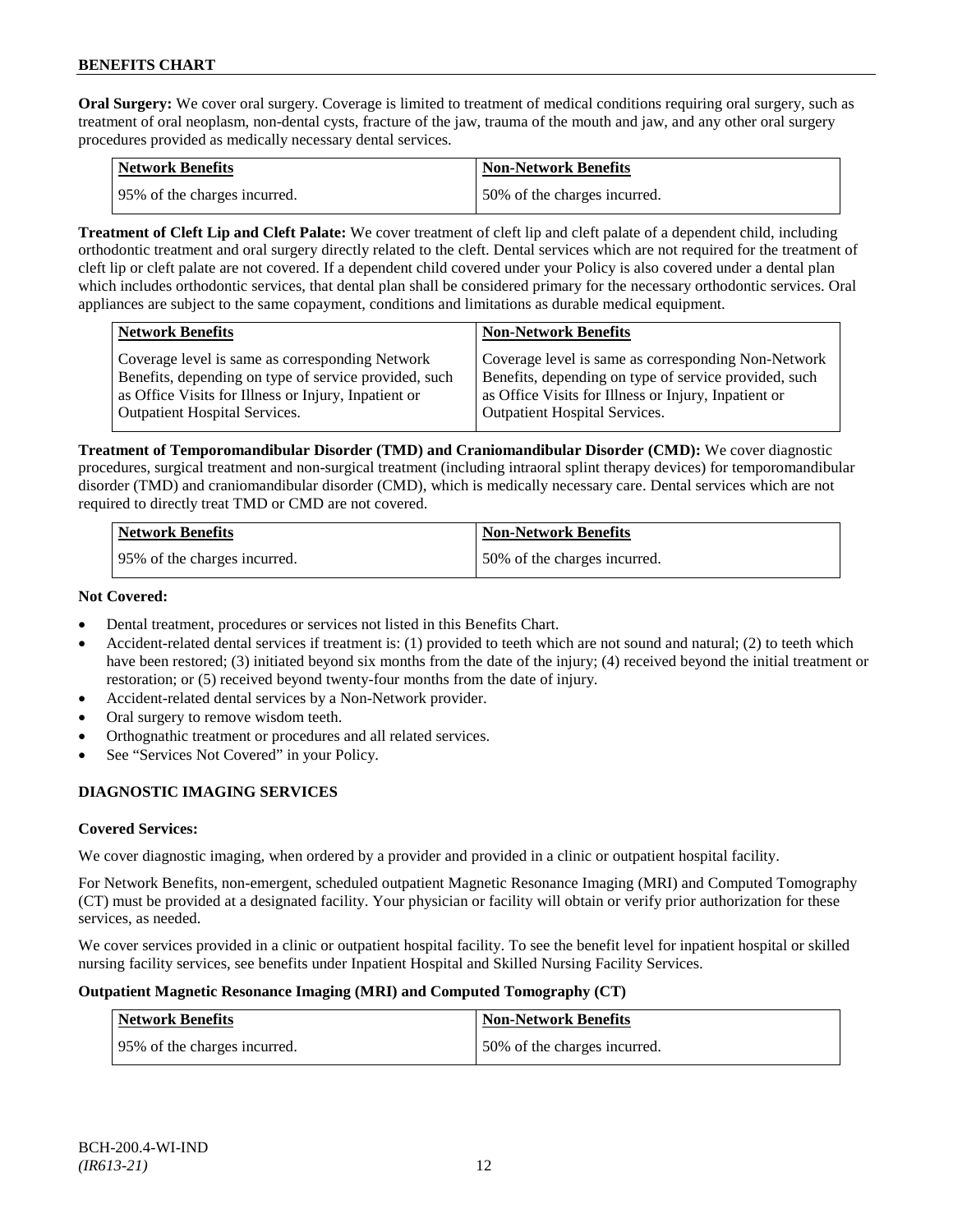#### **All Other Outpatient Diagnostic Imaging Services**

#### **Services for Illness or Injury**

| Network Benefits             | <b>Non-Network Benefits</b>  |
|------------------------------|------------------------------|
| 95% of the charges incurred. | 50% of the charges incurred. |

#### **Preventive Services (MRI/CT procedures are not considered preventive)**

Diagnostic imaging services associated with preventive services are covered at the benefit level shown in the "Preventive Services" section of this Benefits Chart.

#### **Not Covered:**

See "Services Not Covered" in your Policy.

# **DURABLE MEDICAL EQUIPMENT, PROSTHETICS, ORTHOTICS AND SUPPLIES**

#### **Covered Services:**

We cover equipment and services, as described below.

We cover durable medical equipment and services, prosthetics, orthotics, and supplies, subject to the limitations below, including certain disposable supplies, enteral feedings and the following diabetic supplies and equipment: glucose monitors, insulin pumps limited to the purchase of one pump per year, syringes, blood and urine test strips and other diabetic supplies as deemed medically appropriate and necessary, for Insureds with gestational, Type I or Type II diabetes.

We cover external hearing aids, cochlear implants, and related treatment prescribed by a physician or by a licensed audiologist for Insureds under 18 years of age who have hearing loss.

We also cover basic hearing aids for Insureds age 18 or older for the correction of a hearing impairment.

Osseointegrated or bone-anchored hearing aids are only covered for Insureds who have hearing loss that is not correctable by any other procedure.

Hearing aids are limited to one basic, standard hearing aid for each ear every three years.

A basic hearing aid is defined as a hearing device that consists of a microphone, amplifier, volume control, battery and receiver. It does not include upgrades above and beyond the functionality of a basic hearing aid, including, but not limited to, hearing improvements for group settings, background noise, Bluetooth/remote control functionality, or extended warranties. Charges for upgrades above the cost of a basic, standard hearing aid are not covered.

| <b>Network Benefits</b>       | <b>Non-Network Benefits</b>  |
|-------------------------------|------------------------------|
| 195% of the charges incurred. | 50% of the charges incurred. |

#### **Special Dietary Treatment for Phenylketonuria (PKU) if it meets our medical coverage criteria**

| <b>Network Benefits</b>      | <b>Non-Network Benefits</b>  |
|------------------------------|------------------------------|
| 95% of the charges incurred. | 50% of the charges incurred. |

#### **Oral Amino Acid Based Elemental Formula if it meets our medical coverage criteria**

| <b>Network Benefits</b>      | Non-Network Benefits         |
|------------------------------|------------------------------|
| 95% of the charges incurred. | 50% of the charges incurred. |

### **Limitations:**

Coverage of durable medical equipment is limited by the following.

- No more than a 90-day supply of diabetic supplies are covered and dispensed at a time.
- Payment will not exceed the cost of an alternate piece of equipment or service that is effective and medically necessary.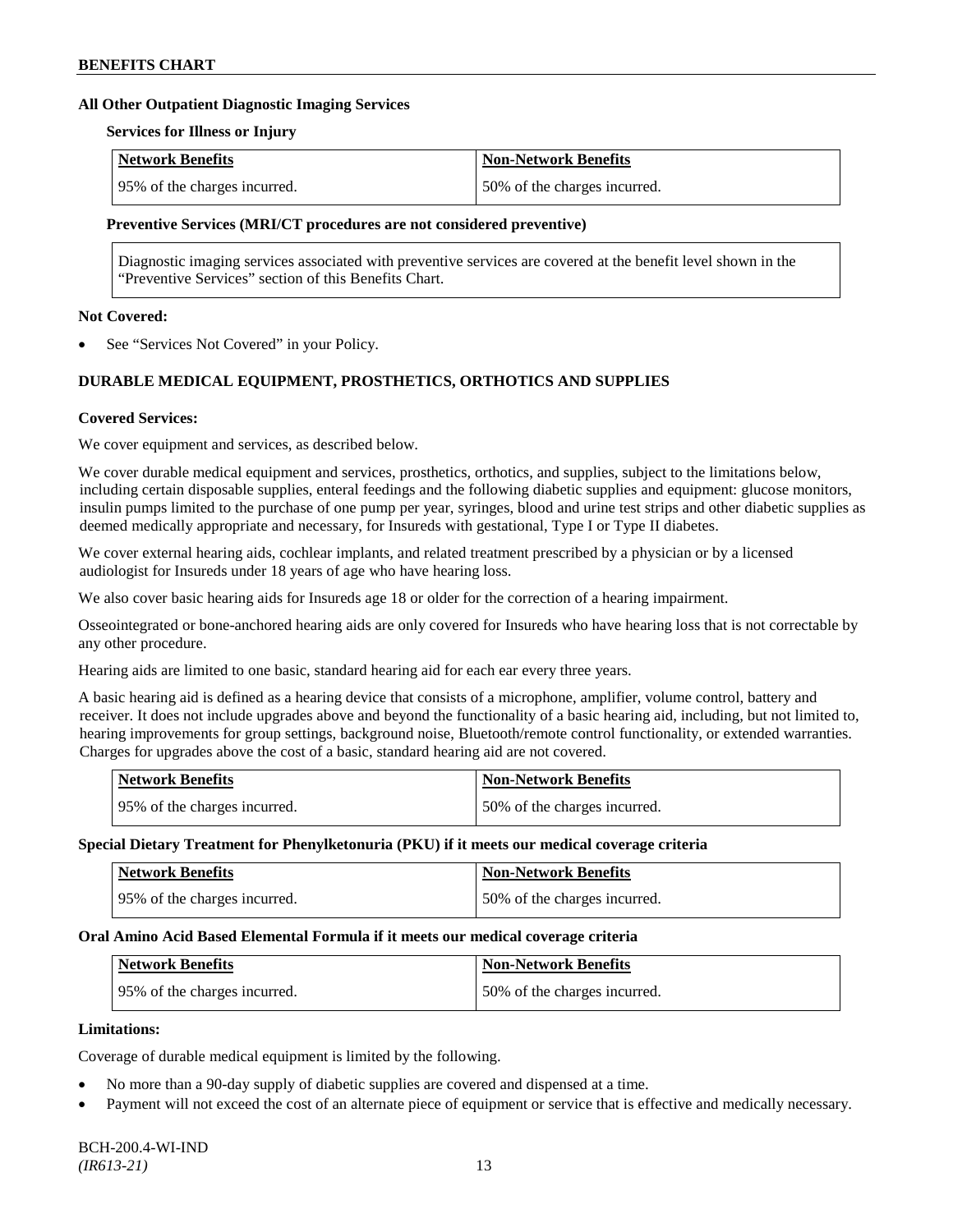- For prosthetic benefits, other than oral appliances for cleft lip and cleft palate, payment will not exceed the cost of an alternate piece of equipment or service that is effective, medically necessary and enables Insureds to conduct standard activities of daily living.
- We reserve the right to determine if an item will be approved for rental vs. purchase.
- We require that certain diabetic supplies and equipment be purchased at a pharmacy.
- Diabetic supplies and equipment are limited to certain models and brands.
- Durable medical equipment and supplies must be obtained from or repaired by approved vendors.
- Covered services and supplies are based on established medical policies which are subject to periodic review and modification by the medical directors. Our medical policy for diabetic supplies includes information on our required models and brands. These medical policies (medical coverage criteria) are available by calling Member Services, or logging on to your "*my*HealthPartners" account at [healthpartners.com.](http://www.healthpartners.com/)

# **Not Covered:**

Items which are not eligible for coverage include, but are not limited to:

- Replacement or repair of any covered items, if the items are (i) damaged or destroyed by misuse, abuse or carelessness, (ii) lost; or (iii) stolen.
- Duplicate or similar items.
- Labor and related charges for repair of any covered items which are more than the cost of replacement by an approved vendor.
- Sales tax, mailing, delivery charges, service call charges.
- Items which are primarily educational in nature or for hygiene, vocation, comfort, convenience or recreation.
- Communication aids or devices: equipment to create, replace or augment communication abilities including, but not limited to, speech processors, receivers, communication boards, or computer or electronic assisted communication.
- Implantable and osseointegrated or bone-anchored hearing aids and their fitting, except as specifically described in this Benefits Chart. This exclusion does not apply to cochlear implants.
- Eyeglasses, contact lenses and their fitting, measurement and adjustment, except as specifically described in this Benefits Chart.
- Hair prostheses (wigs).
- Household equipment which primarily has customary uses other than medical, such as, but not limited to, exercise cycles, air purifiers, central or unit air conditioners, water purifiers, non-allergenic pillows, mattresses or waterbeds.
- Household fixtures including, but not limited to, escalators or elevators, ramps, swimming pools and saunas.
- Modifications to the structure of the home including, but not limited to, wiring, plumbing or charges for installation of equipment.
- Vehicle, car or van modifications including, but not limited to, hand brakes, hydraulic lifts and car carrier.
- Rental equipment while owned equipment is being repaired by non-contracted vendors, beyond one month rental of medically necessary equipment.
- Other equipment and supplies, including, but not limited to assistive devices, that we determine are not eligible for coverage.
- See "Services Not Covered" in your Policy.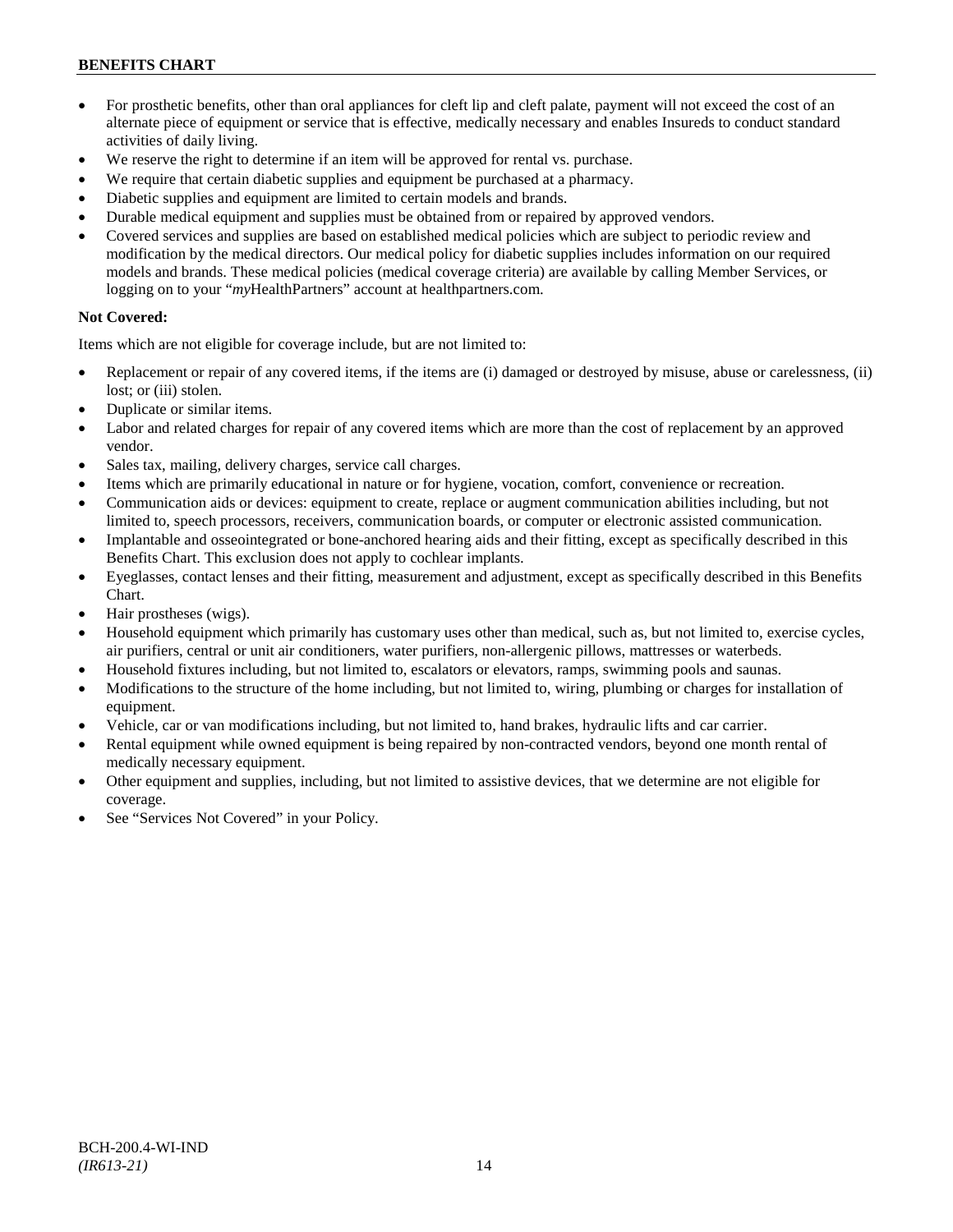# **EMERGENCY AND URGENTLY NEEDED CARE SERVICES**

### **Covered Services:**

We cover services for emergency care and urgently needed care if the services are otherwise eligible for coverage under your Policy.

**Urgently Needed Care.** These are services to treat an unforeseen illness or injury that:

- are required in order to prevent a serious deterioration in your health, and
- cannot be delayed until the next available clinic or office hours.

| Network Benefits              | <b>Non-Network Benefits</b>  |
|-------------------------------|------------------------------|
| 195% of the charges incurred. | 50% of the charges incurred. |

#### **First Three Visits**

| If any of the first three visits are mental and substance<br>abuse treatment visits, urgent care visits, office visits,<br>convenience clinic visits, telephone visits or E-visits<br>(other than virtuwell) they are covered at 100%, not<br>subject to the deductible. |  |
|--------------------------------------------------------------------------------------------------------------------------------------------------------------------------------------------------------------------------------------------------------------------------|--|
| Then services will be covered at the coinsurance and<br>deductible indicated for mental and chemical health<br>visits, urgent care visits, office visits, convenience<br>clinic visits, telephone visits and E-visits (other than<br>virtuwell).                         |  |
| Physician services are included; however, charges for<br>day treatment services, group visits, office procedures,<br>laboratory, radiology and other ancillary services are<br>not included and will be subject to your deductible and<br>coinsurance.                   |  |

**Emergency Care.** These are services to treat:

- the sudden, unexpected onset of illness or injury which, if left untreated or unattended until the next available clinic or office hours, would result in hospitalization, or
- a condition requiring professional health services immediately necessary to preserve life or stabilize health.

When reviewing claims for coverage of emergency services, our medical director will take into consideration a reasonable layperson's belief that the circumstances required immediate medical care that could not wait until the next working day or next available clinic appointment.

#### **Emergency Care in a Hospital Emergency Room, including Professional Services of a Physician**

| <b>Network Benefits</b>      | <b>Non-Network Benefits</b> |
|------------------------------|-----------------------------|
| 95% of the charges incurred. | See Network Benefits.       |

#### **Inpatient Emergency Care in a Hospital**

| <b>Network Benefits</b>      | <b>Non-Network Benefits</b> |
|------------------------------|-----------------------------|
| 95% of the charges incurred. | See Network Benefits.       |

#### **Not Covered:**

See "Services Not Covered" in your Policy.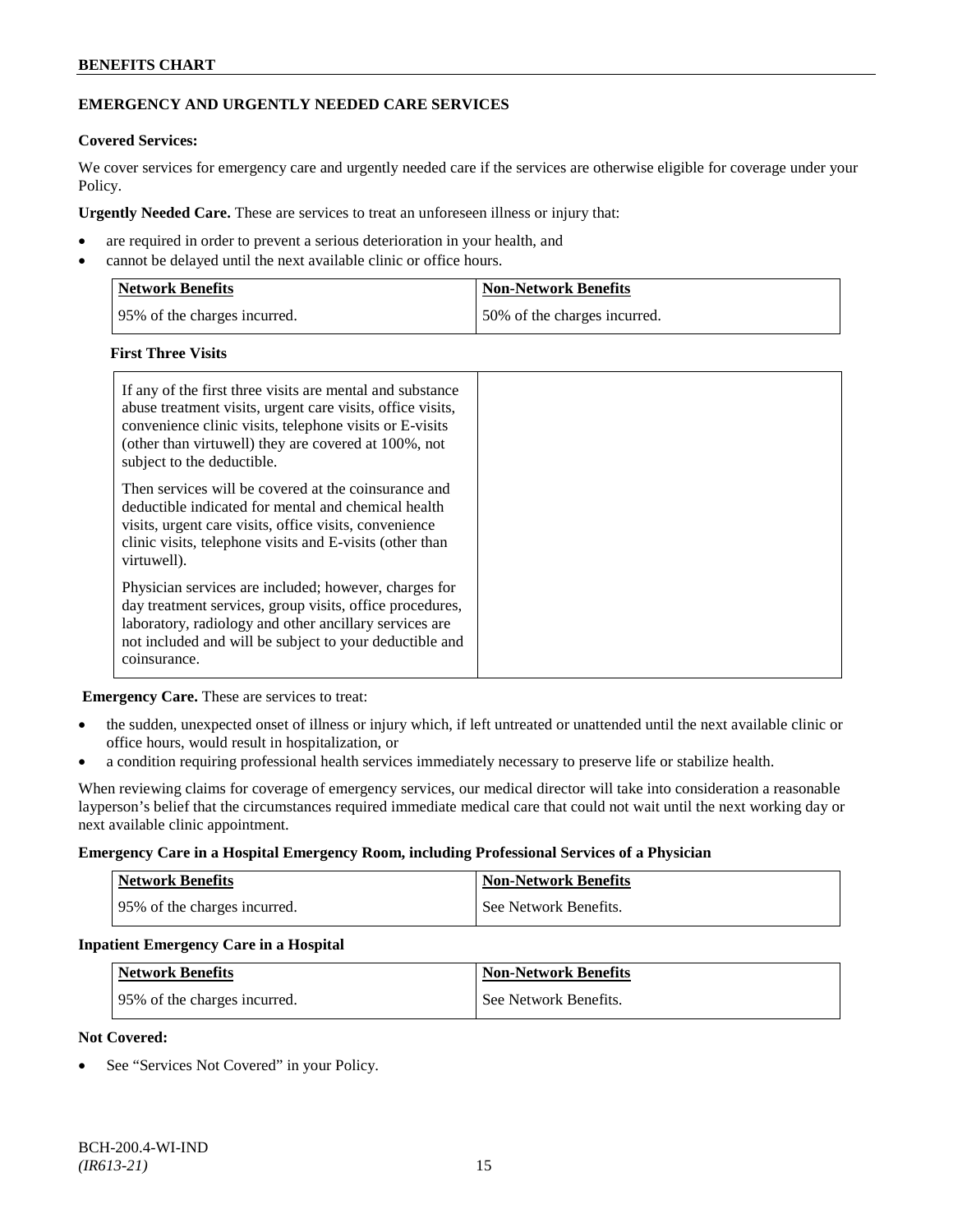# **GENE THERAPY**

### **Covered Services:**

We cover gene therapy treatment that meets our current medical coverage criteria.

| <b>Network Benefits</b>                                                                                                                                                                                 | <b>Non-Network Benefits</b> |
|---------------------------------------------------------------------------------------------------------------------------------------------------------------------------------------------------------|-----------------------------|
| Coverage level is same as corresponding Network<br>Benefit, depending on type of service provided, such as<br>Office Visits for Illness or Injury, Inpatient or<br><b>Outpatient Hospital Services.</b> | No coverage.                |

#### **Limitations:**

- Gene therapy must be provided by a designated provider.
- Specific types of gene therapy are limited to therapies and conditions specified in our medical coverage criteria.

### **Not Covered:**

• See "Services Not Covered" in your Policy.

# **HEALTH EDUCATION**

### **Covered Services:**

We cover education for preventive services and education for the management of chronic health problems (such as diabetes).

| Network Benefits                                            | <b>Non-Network Benefits</b>  |
|-------------------------------------------------------------|------------------------------|
| 100% of the charges incurred.<br>Deductible does not apply. | 50% of the charges incurred. |

### **Not Covered:**

See "Services Not Covered" in your Policy.

### **HOME-BASED HEALTH ASSESSMENT PROGRAM**

# **Covered Services:**

If you meet our criteria for coverage, you may qualify for our home-based comprehensive health risk assessment program. The program covers a health assessment with a designated nurse practitioner.

| <b>Network Benefits</b>                                     | <b>Non-Network Benefits</b> |
|-------------------------------------------------------------|-----------------------------|
| 100% of the charges incurred.<br>Deductible does not apply. | No coverage.                |

### **Not Covered:**

See "Services Not Covered" in your Policy.

### **HOME HEALTH SERVICES**

#### **Covered Services:**

We cover skilled nursing services, physical therapy, occupational therapy, speech therapy, respiratory therapy and other therapeutic services, non-routine prenatal and routine postnatal well child visits (as described in our medical coverage criteria), phototherapy services for newborns, home health aide services and other eligible home health services when provided in your home, if you are homebound (i.e., unable to leave home without considerable effort due to a medical condition). Lack of transportation does not constitute homebound status. For phototherapy services for newborns and high risk prenatal services, supplies and equipment are included.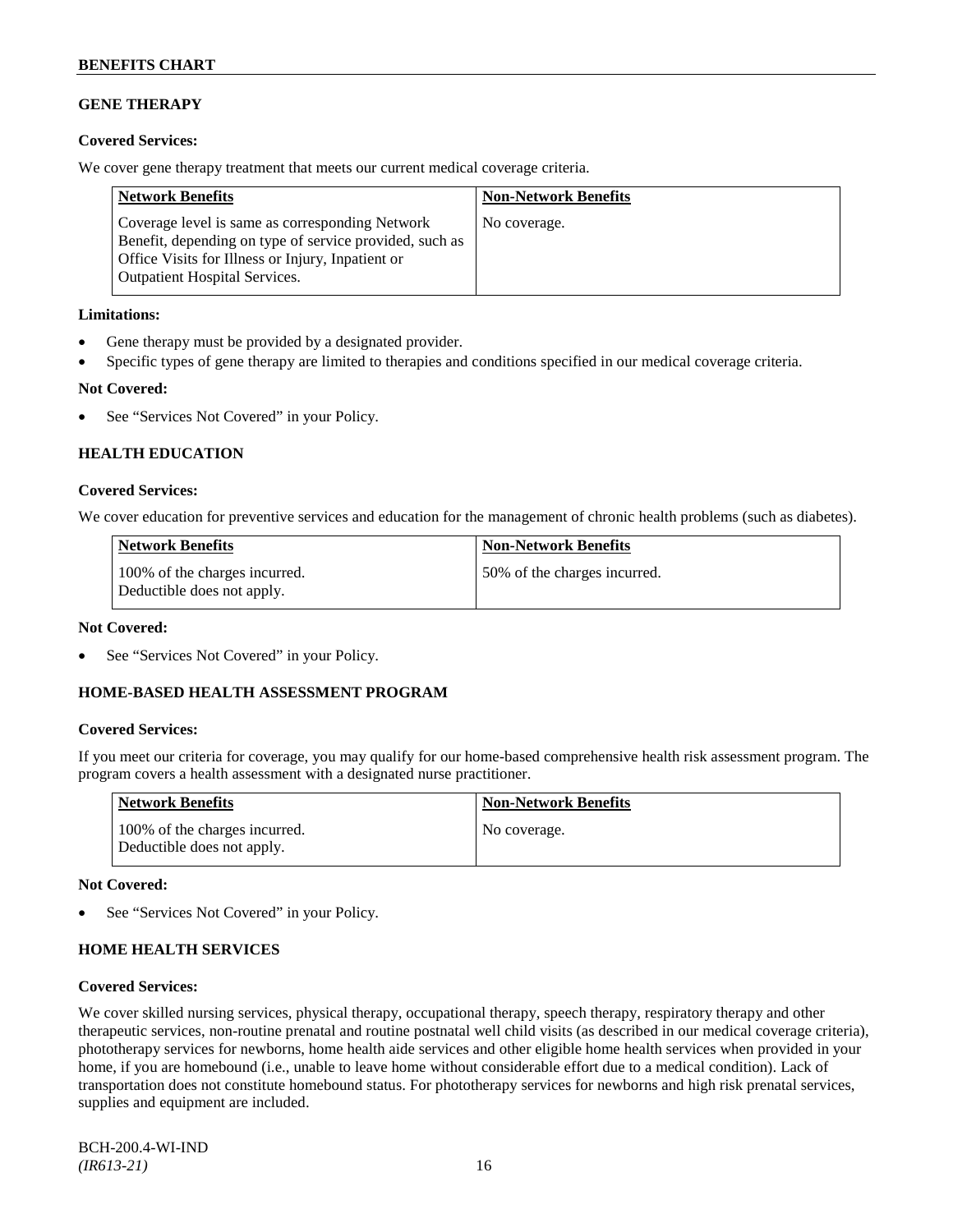We cover total parenteral nutrition/intravenous ("TPN/IV") therapy, equipment, supplies and drugs in connection with IV therapy. IV line care kits are covered under Durable Medical Equipment.

We cover palliative care benefits. Palliative care includes symptom management, education and establishing goals of care. We waive the requirement that you be homebound for a limited number of home visits for palliative care (as shown in this Benefits Chart), if you have a life-threatening, non-curable condition which has a prognosis of survival of two years or less. Additional palliative care visits are eligible under the home health services benefit if you are homebound and meet all other requirements defined in this section.

You do not need to be homebound to receive total parenteral nutrition/intravenous ("TPN/IV") therapy.

Home health services are eligible and covered only when:

- medically necessary; and
- provided as rehabilitative care, terminal care or maternity care; and
- ordered by a physician, and included in the written home care plan.

#### **Physical therapy, occupational therapy, speech therapy, respiratory therapy, home health aide services and palliative Care**

| <b>Network Benefits</b>      | <b>Non-Network Benefits</b> |
|------------------------------|-----------------------------|
| 95% of the charges incurred. | No coverage.                |

### **TPN/IV Therapy, Skilled Nursing Services, Non-Routine Prenatal/Postnatal Services and Phototherapy**

| <b>Network Benefits</b>      | <b>Non-Network Benefits</b> |
|------------------------------|-----------------------------|
| 95% of the charges incurred. | No coverage.                |

Each 24-hour visit (or shifts up to 24-hour visits) equals one visit and counts toward the Maximum visits for all other services shown below. Any visit that lasts less than 24 hours regardless of the length of the visit, will count as one visit toward the Maximum visits for all other services shown below. All visits must be medically necessary and benefit eligible.

#### **Routine Prenatal/Postnatal Services and Child Health Supervision Services**

| <b>Network Benefits</b>                                     | <b>Non-Network Benefits</b>  |
|-------------------------------------------------------------|------------------------------|
| 100% of the charges incurred.<br>Deductible does not apply. | 50% of the charges incurred. |

#### **Maximum Visits for Palliative Care:**

| <b>Network Benefits</b>                                                                                                                        | <b>Non-Network Benefits</b> |
|------------------------------------------------------------------------------------------------------------------------------------------------|-----------------------------|
| If you are eligible to receive palliative care in the home<br>and you are not homebound, there is a maximum of 12<br>visits per calendar year. | No coverage.                |

### **Maximum Visits for All Services Other Than Palliative Care:**

| <b>Network Benefits</b>      | <b>Non-Network Benefits</b> |
|------------------------------|-----------------------------|
| 60 visits per calendar year. | No coverage.                |

The routine postnatal well child visits do not count toward the visit limit.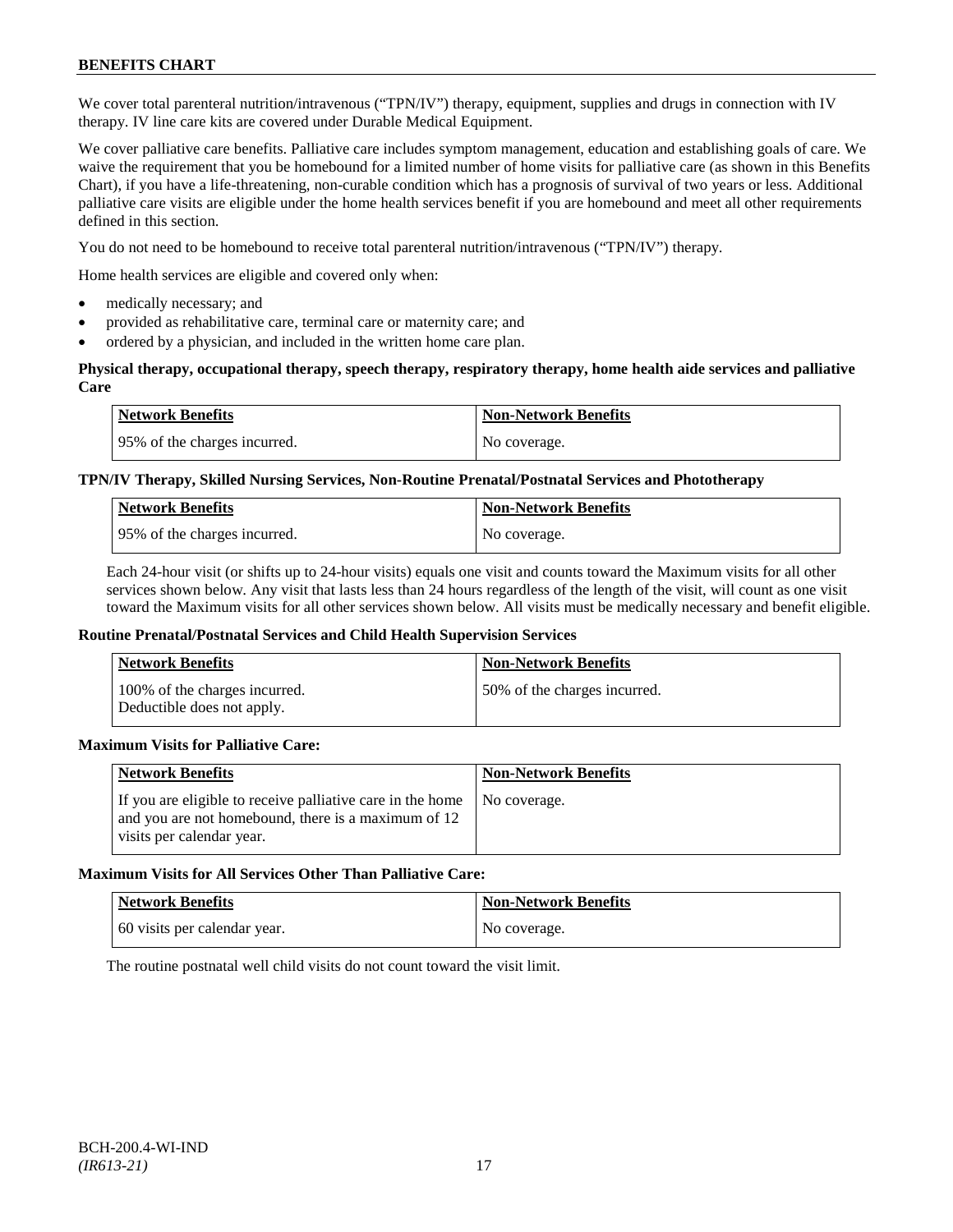### **Limitations:**

- Home health services are not provided as a substitute for a primary caregiver in the home or as relief (respite) for a primary caregiver in the home. We will not reimburse family members or residents in your home for the above services.
- A service shall not be considered a skilled nursing service merely because it is performed by, or under the direct supervision of, a licensed nurse. Where a service (such as tracheotomy suctioning or ventilator monitoring) or like services, can be safely and effectively performed by a non-medical person (or self-administered), without the direct supervision of, a licensed nurse, the service shall not be regarded as a skilled nursing service, whether or not a skilled nurse actually provides the service. The unavailability of a competent person to provide a non-skilled service shall not make it a skilled service when a skilled nurse provides it. Only the skilled nursing component of so-called "blended" services (i.e. services which include skilled and non-skilled components) are covered under this Benefits Chart.

### **Not Covered:**

- Home Health Services by a Non-Network provider.
- Financial or legal counseling services.
- Housekeeping or meal services in your home.
- Private duty nursing services.
- Services provided by a family member or enrollee, or a resident in the enrollee's home.
- Vocational rehabilitation and recreational or educational therapy. Recreation therapy is therapy provided solely for the purpose of recreation, including, but not limited to: (a) requests for physical therapy or occupational therapy to improve athletic ability, and (b) braces or guards to prevent sports injuries.
- See "Services Not Covered" in your Policy.

# **HOME HOSPICE SERVICES**

### **Applicable Definitions:**

**Part-time.** This is up to two hours of service per day, more than two hours is considered continuous care.

**Continuous Care.** This is from two to twelve hours of service per day provided by a registered nurse, licensed practical nurse, or home health aide, during a period of crisis in order to maintain a terminally ill patient at home.

**Appropriate Facility.** This is a nursing home, hospice residence, or other inpatient facility.

**Custodial Care Related to Hospice Services.** This means providing assistance in the activities of daily living and the care needed by a terminally ill patient which can be provided by primary caregiver (i.e., family member or friend) who is responsible for the patient's home care.

### **Covered Services:**

**Home Hospice Program:** We cover the services described below if you are terminally ill and accepted as a home hospice program participant. You must meet the eligibility requirements of the program, and elect to receive services through the home hospice program. The services will be provided in your home, with inpatient care available when medically necessary as described below. If you elect to receive hospice services, you do so in lieu of curative treatment for your terminal illness for the period you are enrolled in the home hospice program.

**Eligibility:** In order to be eligible to be enrolled in the home hospice program, you must: (1) be a terminally ill patient (prognosis of six months or less); (2) have chosen a palliative treatment focus (i.e., emphasizing comfort and supportive services rather than treatment attempting to cure the disease or condition); and (3) continue to meet the terminally ill prognosis as reviewed by our medical director or his or her designee over the course of care. You may withdraw from the home hospice program at any time.

**Eligible Services:** Hospice services include the following services provided in accordance with an approved hospice treatment plan:

- Home Health Services:
	- o Part-time care provided in your home by an interdisciplinary hospice team (which may include a physician, nurse, social worker, and spiritual counselor) and medically necessary home health services are covered.
	- o One or more periods of continuous care in your home or in a setting which provides day care for pain or symptom management, when medically necessary, will be covered.
- Inpatient Services: We cover medically necessary inpatient services.

BCH-200.4-WI-IND *(IR613-21)* 18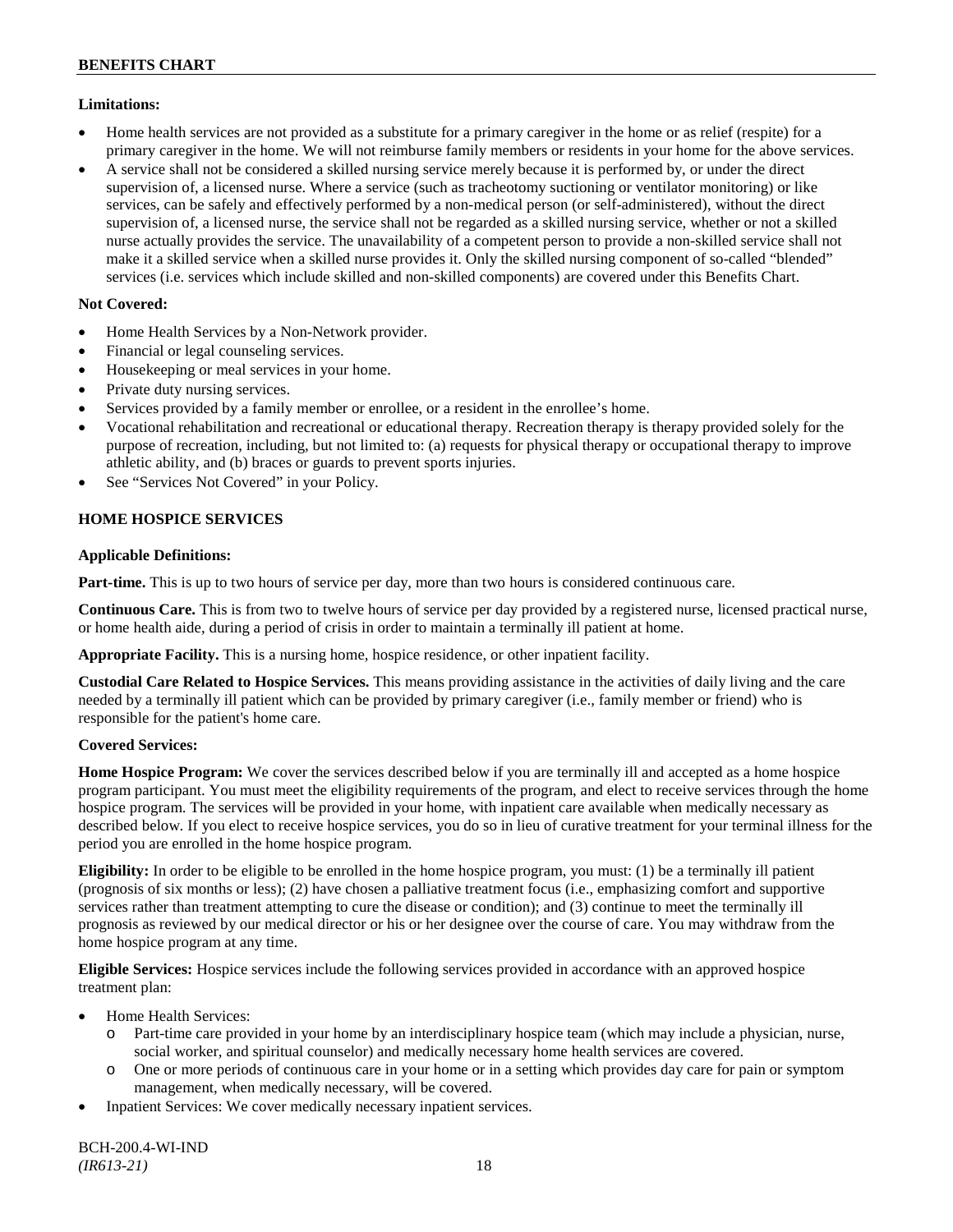- Other Services:
	- o Respite care is covered for care in your home or in an appropriate facility, to give your primary caregivers (i.e., family members or friends) rest and/or relief when necessary in order to maintain a terminally ill patient at home*.*
	- o Medically necessary medications for pain and symptom management.
	- o Semi-electric hospital beds and other durable medical equipment are covered.
	- o Emergency and non-emergency care is covered.

| <b>Network Benefits</b>       | <b>Non-Network Benefits</b> |
|-------------------------------|-----------------------------|
| 195% of the charges incurred. | No coverage.                |

Respite care is limited to 5 days per episode, and respite care and continuous care combined are limited to 30 days.

### **Not Covered:**

- Home Hospice Services by a Non-Network provider.
- Financial or legal counseling services.
- Housekeeping or meal services in your home.
- Custodial or maintenance care related to hospice services, whether provided in the home or in a nursing home.
- Any service not specifically described as covered services under this home hospice services benefits.
- Any services provided by members of your family or residents in your home.
- See "Services Not Covered" in your Policy.

# **HOSPITAL AND SKILLED NURSING FACILITY SERVICES**

# **Covered Services:**

We cover services as described below.

# **Medical or Surgical Hospital Services**

**Inpatient Hospital Services:** We cover the following medical or surgical services, for the treatment of acute illness or injury, which require the level of care only provided in an acute care facility. These services must be authorized by a physician.

Inpatient hospital services include: room and board; the use of operating or maternity delivery rooms; intensive care facilities; newborn nursery facilities; general nursing care, anesthesia, laboratory and diagnostic imaging services, radiation therapy, physical therapy, prescription drugs or other medications administered during treatment, blood and blood products (unless replaced), and blood derivatives, and other diagnostic or treatment related hospital services; physician and other professional medical and surgical services provided while in the hospital, including gender reassignment surgery that meets medical coverage criteria.

We cover, following a vaginal delivery, a minimum of 48 hours of inpatient care for the mother and newborn child. We cover, following a caesarean section delivery, a minimum of 96 hours of inpatient care for the mother and newborn child.

Health insurance issuers generally may not, under Federal law, restrict benefits for any hospital length of stay in connection with childbirth for the mother of newborn child to less than 48 hours following a vaginal delivery, or less than 96 hours following a caesarean section. However, Federal law generally does not prohibit the mother's or newborn's attending provider, after consulting with the mother, from discharging the mother or her newborn earlier than 48 hours (or 96 hours as applicable). In any case plans and issuers may not, under Federal law, require that a provider obtain authorization from the plan or the insurance issuer for prescribing a length of stay not in excess of 48 hours (or 96 hours).

| Network Benefits              | <b>Non-Network Benefits</b>  |
|-------------------------------|------------------------------|
| 195% of the charges incurred. | 50% of the charges incurred. |

Each Insured's admission or confinement, including that of a newborn child, is separate and distinct from the admission or confinement of any other Insured.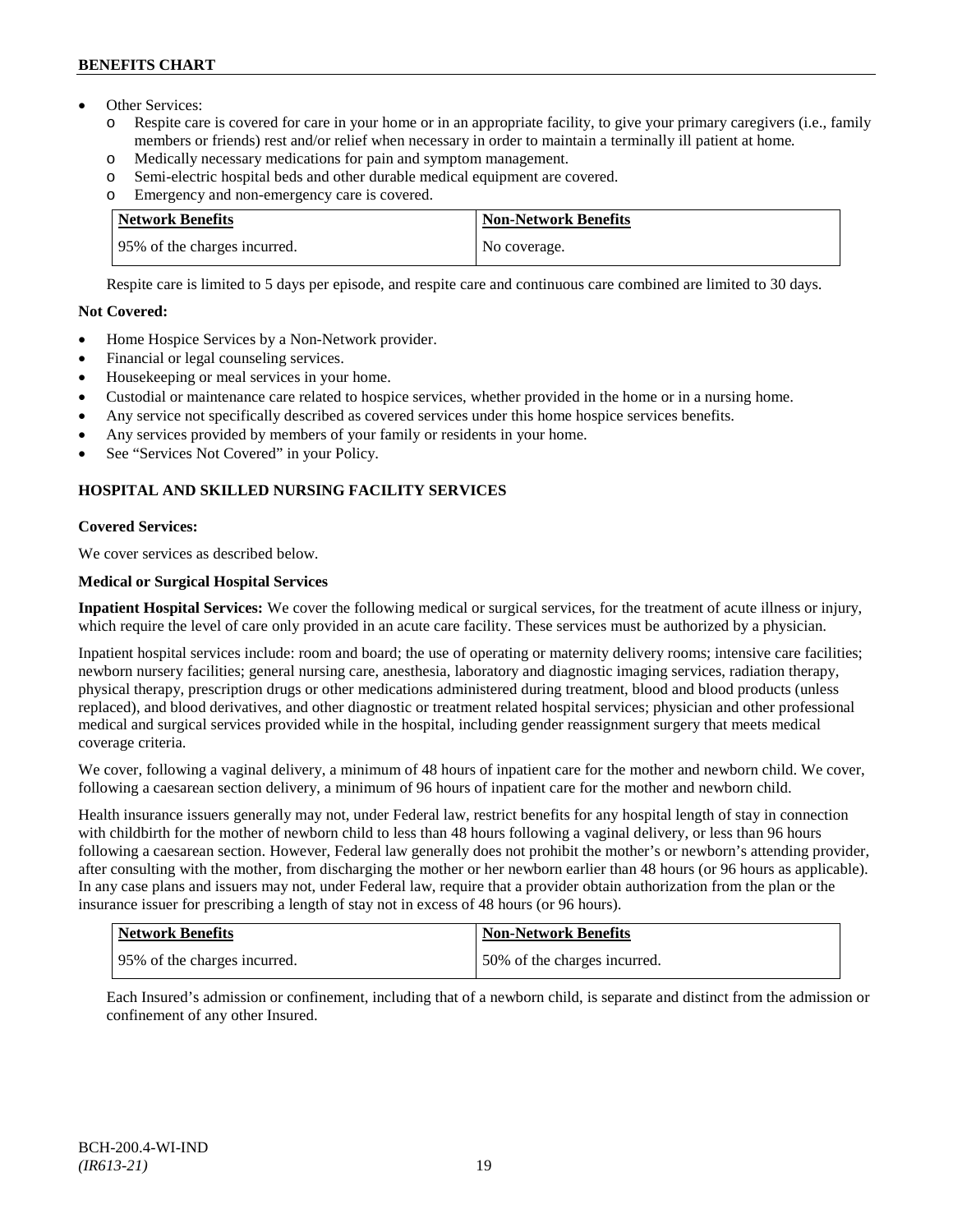**Outpatient Hospital, Ambulatory Care or Surgical Facility Services:** We cover the following medical and surgical services, for diagnosis or treatment of illness or injury on an outpatient basis. These services must be authorized by a physician.

Outpatient services include: use of operating rooms, maternity delivery rooms or other outpatient departments, rooms or facilities; and the following outpatient services: general nursing care, anesthesia, laboratory and diagnostic imaging services, radiation therapy, physical therapy, drugs administered during treatment, blood and blood products (unless replaced), and blood derivatives, and other diagnostic or treatment related outpatient services; physician and other professional medical and surgical services provided while an outpatient, including colonoscopies (starting at age 50, or under age 50 for people at high risk of colorectal cancer), and gender reassignment surgery that meets medical coverage criteria.

For Network Benefits, non-emergent, scheduled outpatient Magnetic Resonance Imaging (MRI) and Computed Tomography (CT) must be provided at a designated facility. Your physician or facility will obtain or verify prior authorization for these services, as needed.

To see the benefit level for diagnostic imaging services, laboratory services and physical therapy, see benefits under Diagnostic Imaging Services, Laboratory Services and Physical Therapy in this Benefits Chart.

| <b>Network Benefits</b>       | Non-Network Benefits         |
|-------------------------------|------------------------------|
| 195% of the charges incurred. | 50% of the charges incurred. |

**Skilled Nursing Facility Care:** We cover room and board, daily skilled nursing and related ancillary services for post-acute treatment and rehabilitative care of illness or injury that meets medical coverage criteria.

| <b>Network Benefits</b>                      | <b>Non-Network Benefits</b>                  |
|----------------------------------------------|----------------------------------------------|
| 195% of the charges incurred.                | 50% of the charges incurred.                 |
| Limited to a 30 day maximum per confinement. | Limited to a 30 day maximum per confinement. |

Each day of services provided under the Network Benefits and Non-Network Benefits, combined, applies toward the maximum shown above.

### **Not Covered:**

- Services for items for personal convenience, such as television rental, are not covered.
- See "Services Not Covered" in your Policy.

# **INFERTILITY SERVICES**

### **Covered Services:**

We cover the diagnosis of infertility. These services include diagnostic procedures and tests provided in connection with an infertility evaluation, office visits and consultations to diagnose infertility.

| Network Benefits             | <b>Non-Network Benefits</b>  |
|------------------------------|------------------------------|
| 95% of the charges incurred. | 50% of the charges incurred. |

Coverage is limited to office visits and consultations to diagnose infertility. Treatment is not covered.

- Treatment of infertility, including, but not limited to, office visits, laboratory, diagnostic imaging services, and drugs for the treatment of infertility; assisted reproduction, including, but not limited to gamete intrafallopian tube transfer (GIFT), zygote intrafallopian tube transfer (ZIFT), intracytoplasmic sperm injection (ICSI), and/or in-vitro fertilization (IVF), and all charges associated with such procedures; reversal of sterilization; artificial insemination; and sperm, ova or embryo acquisition, retrieval or storage; however, we do cover office visits and consultations to diagnose infertility.
- Services related to the establishment of surrogate pregnancy and fees for a surrogate.
- See "Services Not Covered" in your Policy.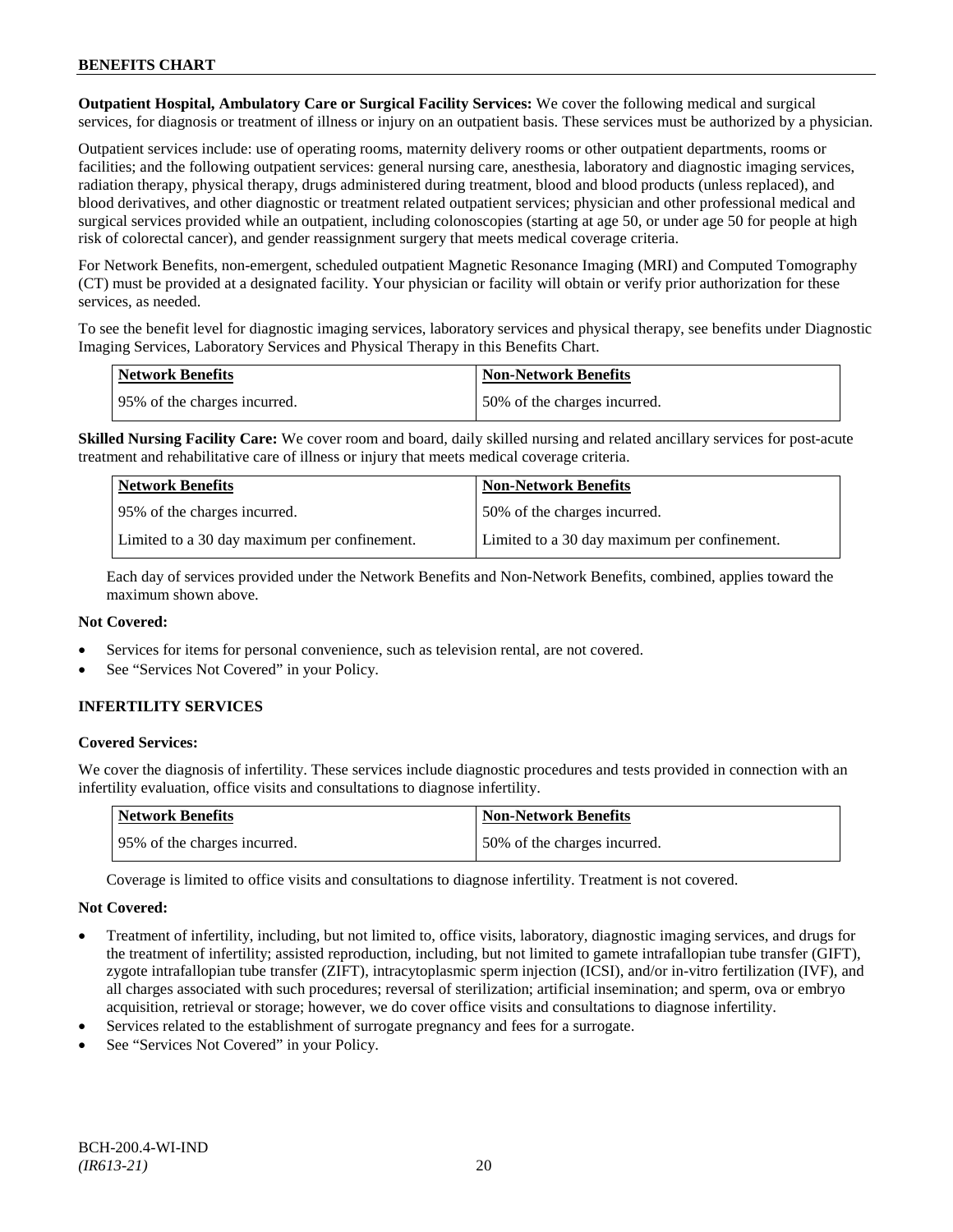# **LABORATORY SERVICES**

#### **Covered Services:**

We cover laboratory tests when ordered by a provider and provided in a clinic or outpatient hospital facility. This includes blood tests to detect lead exposure in children between the ages of 6 months and 72 months.

To see the benefit level for inpatient hospital or skilled nursing facility services, see benefits under Inpatient Hospital and Skilled Nursing Facility Services in this Benefits Chart.

**Prostate-Specific Antigen (PSA) Test Coverage.** We cover prostate cancer screening for men 40 years of age or over who are symptomatic or in a high-risk category and for all men 50 years of age or older. Coverage includes prostate-specific antigen blood test and digital rectal examination.

| <b>Network Benefits</b>       | Non-Network Benefits         |
|-------------------------------|------------------------------|
| 195% of the charges incurred. | 50% of the charges incurred. |

#### **All other laboratory services**

#### **Services for Illness or Injury**

| <b>Network Benefits</b>      | <b>Non-Network Benefits</b>  |
|------------------------------|------------------------------|
| 95% of the charges incurred. | 50% of the charges incurred. |

#### **Preventive Services**

Laboratory services associated with preventive services are covered at the benefit level shown in the "Preventive Services" section of this Benefits Chart.

#### **Not Covered:**

See "Services Not Covered" in your Policy.

# **MASTECTOMY RECONSTRUCTION BENEFIT**

#### **Covered Services:**

We cover reconstruction of the breast on which the mastectomy has been performed; surgery and reconstruction of the other breast to produce symmetrical appearance, and prostheses and physical complications of all stages of mastectomy, including lymphedemas.

|                                                                                                                                                                                                                                                                                                          | <b>Network Benefits</b> | <b>Non-Network Benefits</b>                                                                                  |
|----------------------------------------------------------------------------------------------------------------------------------------------------------------------------------------------------------------------------------------------------------------------------------------------------------|-------------------------|--------------------------------------------------------------------------------------------------------------|
| Coverage level is same as corresponding Network<br>Benefits, depending on type of service provided, such<br>as Office Visits for Illness or Injury, Inpatient or<br>as Office Visits for Illness or Injury, Inpatient or<br><b>Outpatient Hospital Services.</b><br><b>Outpatient Hospital Services.</b> |                         | Coverage level is same as corresponding Non-Network<br>Benefits, depending on type of service provided, such |

#### **Not Covered:**

See "Services Not Covered" in your Policy.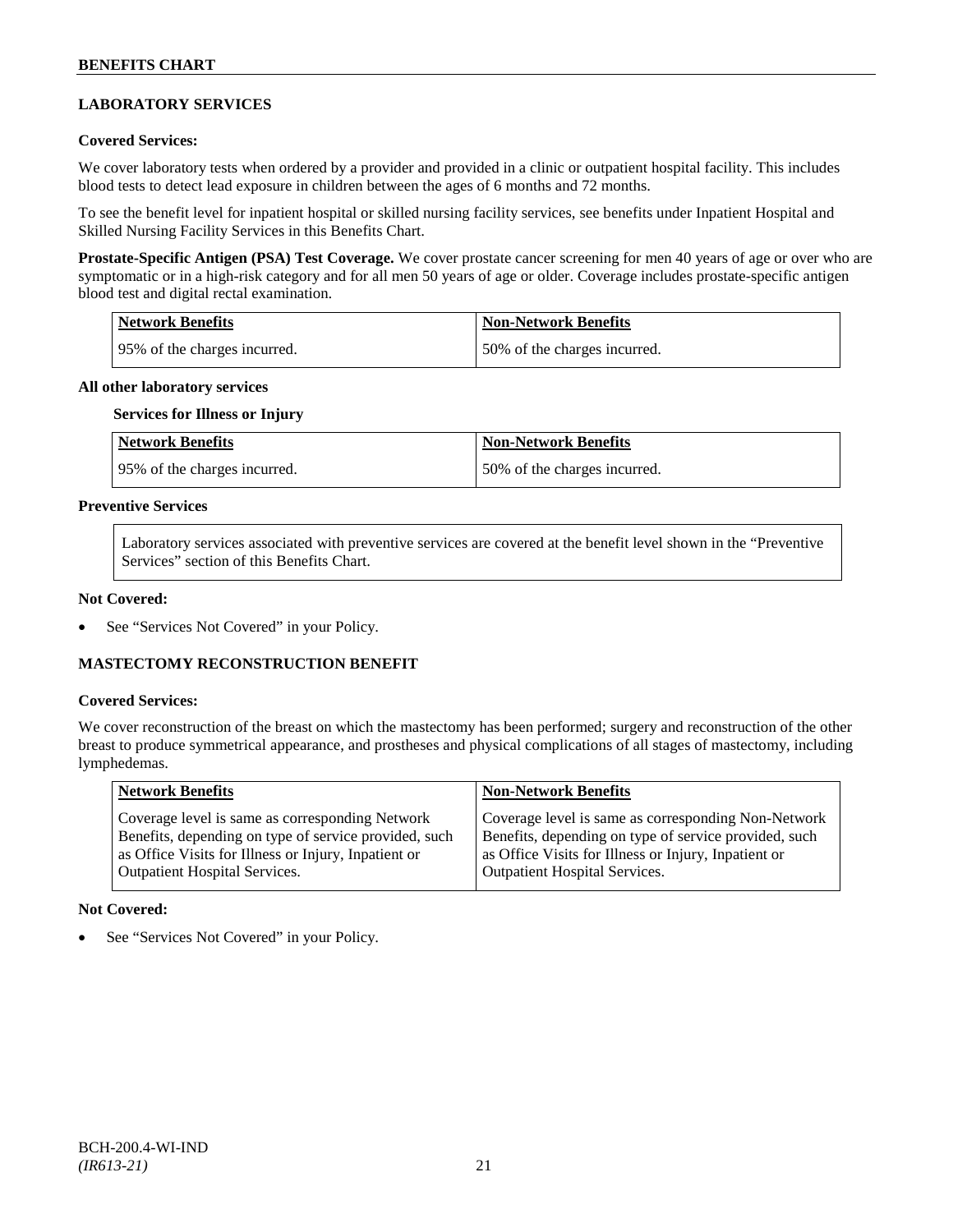### **MEDICATION THERAPY DISEASE MANAGEMENT PROGRAM**

#### **Covered Services:**

If you meet our criteria for coverage, you may qualify for our Medication Therapy Disease Management Program.

The program covers consultations with a designated Network pharmacist.

Covered services are based on established medical policies, which are subject to periodic review and modification by the medical directors. These medical policies (medical coverage criteria) are available by calling Member Services, or logging on to your "*my*HealthPartners" account at [healthpartners.com.](http://www.healthpartners.com/)

| <b>Network Benefits</b>                                     | <b>Non-Network Benefits</b> |
|-------------------------------------------------------------|-----------------------------|
| 100% of the charges incurred.<br>Deductible does not apply. | No coverage.                |

#### **Not Covered:**

See "Services Not Covered" in your Policy.

# **OFFICE VISITS FOR ILLNESS OR INJURY**

#### **Covered Services:**

We cover the following when medically necessary: professional medical and surgical services and related supplies, including biofeedback, of physicians and other health care providers; blood and blood products (unless replaced) and blood derivatives.

We cover diagnosis and treatment of illness or injury to the eyes. Where contact or eye glass lenses are prescribed as medically necessary for the post-operative treatment of cataracts or for the treatment of aphakia, or keratoconus, we cover the initial evaluation, lenses and fitting. Insureds must pay for lens replacement beyond the initial pair.

#### **Office visits**

| Network Benefits              | Non-Network Benefits         |
|-------------------------------|------------------------------|
| 195% of the charges incurred. | 50% of the charges incurred. |

#### **Convenience Clinics**

| Network Benefits              | <b>Non-Network Benefits</b>  |
|-------------------------------|------------------------------|
| 195% of the charges incurred. | 50% of the charges incurred. |

#### **Scheduled Telephone Visits**

| <b>Network Benefits</b>      | <b>Non-Network Benefits</b>  |
|------------------------------|------------------------------|
| 95% of the charges incurred. | 50% of the charges incurred. |

#### **E-visits**

#### **Access to Online Care through virtuwell a[t virtuwell.com](http://www.virtuwell.com/)**

| Network Benefits                                            | Non-Network Benefits |
|-------------------------------------------------------------|----------------------|
| 100% of the charges incurred.<br>Deductible does not apply. | No coverage.         |

### **All Other E-visits**

| Network Benefits             | <b>Non-Network Benefits</b>  |
|------------------------------|------------------------------|
| 95% of the charges incurred. | 50% of the charges incurred. |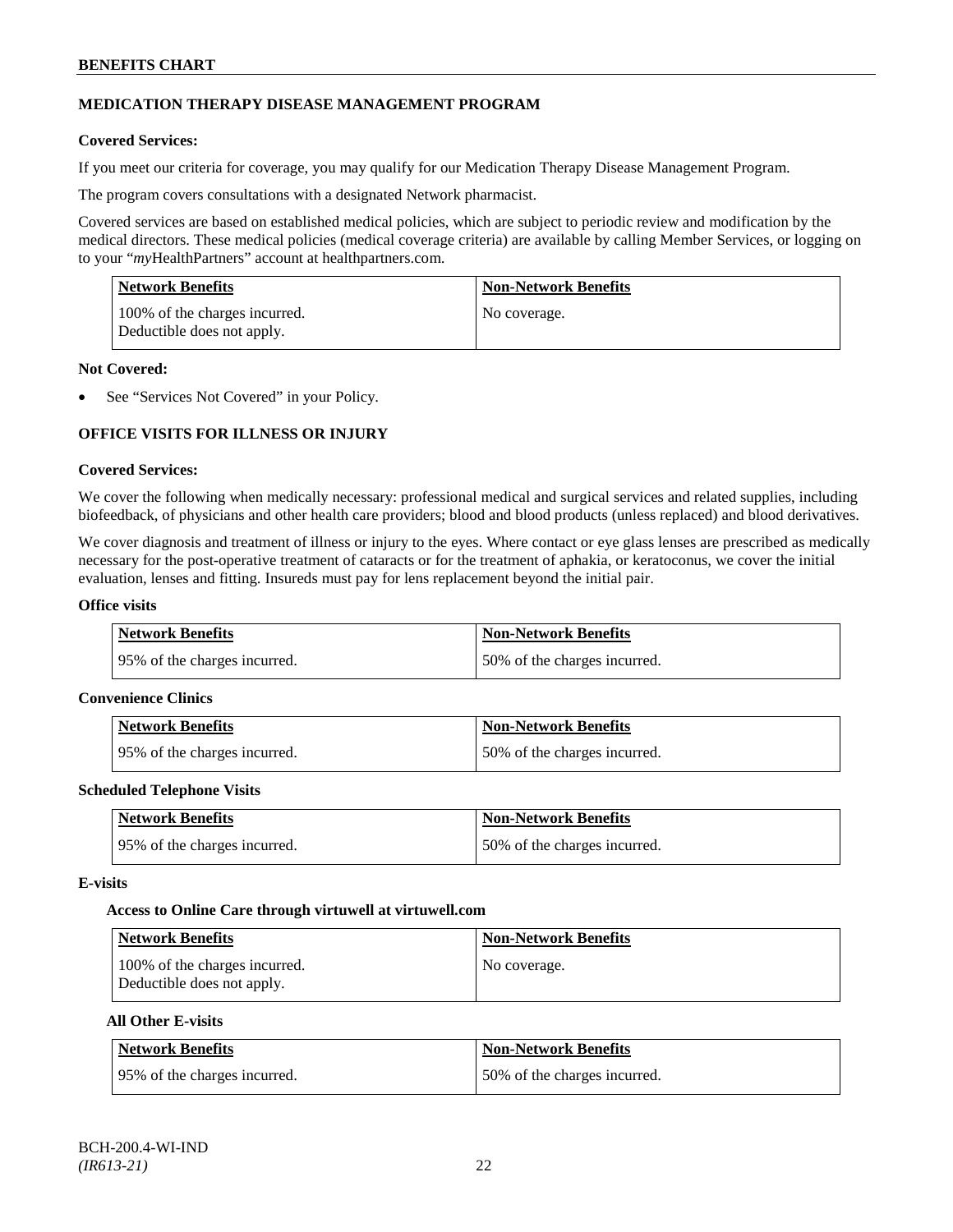### **First Three Visits**

| If any of the first three visits are mental and substance<br>abuse treatment visits, urgent care visits, office visits,<br>convenience clinic visits, telephone visits or E-visits<br>(other than virtuwell) they are covered at 100%, not<br>subject to the deductible. |  |
|--------------------------------------------------------------------------------------------------------------------------------------------------------------------------------------------------------------------------------------------------------------------------|--|
| Then services will be covered at the coinsurance and<br>deductible indicated for mental and chemical health<br>visits, urgent care visits, office visits, convenience<br>clinic visits, telephone visits and E-visits (other than<br>virtuwell).                         |  |
| Physician services are included; however, charges for<br>day treatment services, group visits, office procedures,<br>laboratory, radiology and other ancillary services are<br>not included and will be subject to your deductible and<br>coinsurance.                   |  |

#### **Injections Administered in a Physician's Office, other than immunizations**

#### **Allergy Injections**

| Network Benefits             | <b>Non-Network Benefits</b>  |
|------------------------------|------------------------------|
| 95% of the charges incurred. | 50% of the charges incurred. |

#### **All Other Injections**

| Network Benefits              | <b>Non-Network Benefits</b>  |
|-------------------------------|------------------------------|
| 195% of the charges incurred. | 50% of the charges incurred. |

#### **Not Covered:**

- Court ordered treatment, except as described in this Benefits Chart. Any resulting court ordered treatment for mental health services will be subject to the Policy's requirement for medical necessity.
- See "Services Not Covered" in your Policy.

# **PEDIATRIC EYEWEAR**

#### **Covered Services:**

We cover pediatric eyewear for children, subject to our medical coverage criteria. Coverage under this provision will continue until the end of the month in which the child turns age 19. We also cover low vision services. These medical policies (medical coverage criteria) are available by calling Member Services, or logging on to your "*my*HealthPartners" account at [healthpartners.com.](http://www.healthpartners.com/)

| Network Benefits              | Non-Network Benefits |
|-------------------------------|----------------------|
| 195% of the charges incurred. | No coverage.         |

Limited to one pair of eyeglasses (lenses and frames), or one pair of contact lenses per calendar year.

- Replacement of eyeglasses or contact lenses due to loss or theft.
- Contact lenses for cosmetic purposes.
- See "Services Not Covered" in your Policy.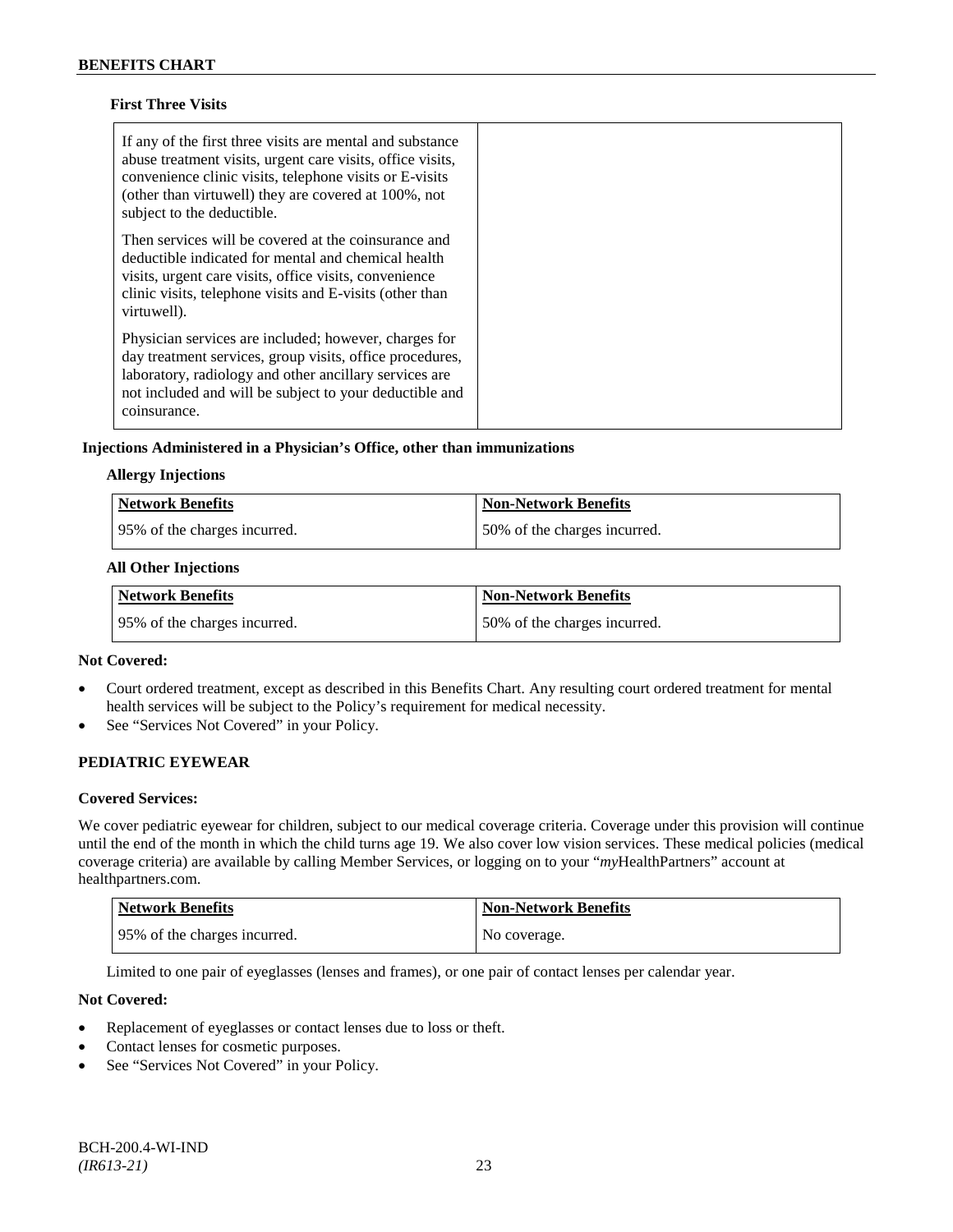# **PHYSICAL THERAPY, OCCUPATIONAL THERAPY, SPEECH THERAPY AND OTHER SPECIFIED THERAPIES**

### **Covered Services:**

We cover the following physical therapy, occupational therapy and speech therapy services:

- Medically necessary rehabilitative care to correct the effects of illness or injury.
- Habilitative services rendered for congenital, developmental or medical conditions which have significantly limited the successful initiation of normal speech and normal motor development.

Massage therapy which is performed in conjunction with other treatment/modalities by a physical or occupational therapist, is part of a prescribed treatment plan and is not billed separately is covered.

We cover services provided in a clinic. We also cover physical therapy provided in an outpatient hospital facility. To see the benefit level for inpatient hospital or skilled nursing facility services, see benefits under "Inpatient Hospital and Skilled Nursing Facility Services".

#### **Rehabilitative Care**

| <b>Network Benefits</b>                                                                       | <b>Non-Network Benefits</b>                                                                   |
|-----------------------------------------------------------------------------------------------|-----------------------------------------------------------------------------------------------|
| 95% of the charges incurred.                                                                  | 50% of the charges incurred.                                                                  |
| Physical, Occupational and Speech Therapy are limited<br>to 20 visits each per calendar year. | Physical, Occupational and Speech Therapy are<br>limited to 20 visits each per calendar year. |

In addition to the services provided above, we cover a minimum of:

20 visits per calendar year for pulmonary rehabilitation therapy,

36 visits per calendar year for cardiac rehabilitation therapy,

30 visits per calendar year for post-cochlear implant aural therapy,

20 visits per calendar year for cognitive rehabilitation therapy.

The maximum number of visits are combined for Network Benefits and Non-Network Benefits.

### **Habilitative Care**

| <b>Network Benefits</b>                                                                       | <b>Non-Network Benefits</b>                                                                   |
|-----------------------------------------------------------------------------------------------|-----------------------------------------------------------------------------------------------|
| 95% of the charges incurred.                                                                  | 50% of the charges incurred.                                                                  |
| Physical, Occupational and Speech Therapy are limited<br>to 20 visits each per calendar year. | Physical, Occupational and Speech Therapy are<br>limited to 20 visits each per calendar year. |

The maximum number of visits is combined for Network Benefits and Non-Network Benefits.

- Massage therapy for the purpose of comfort or convenience of the Insured.
- See "Services Not Covered" in your Policy.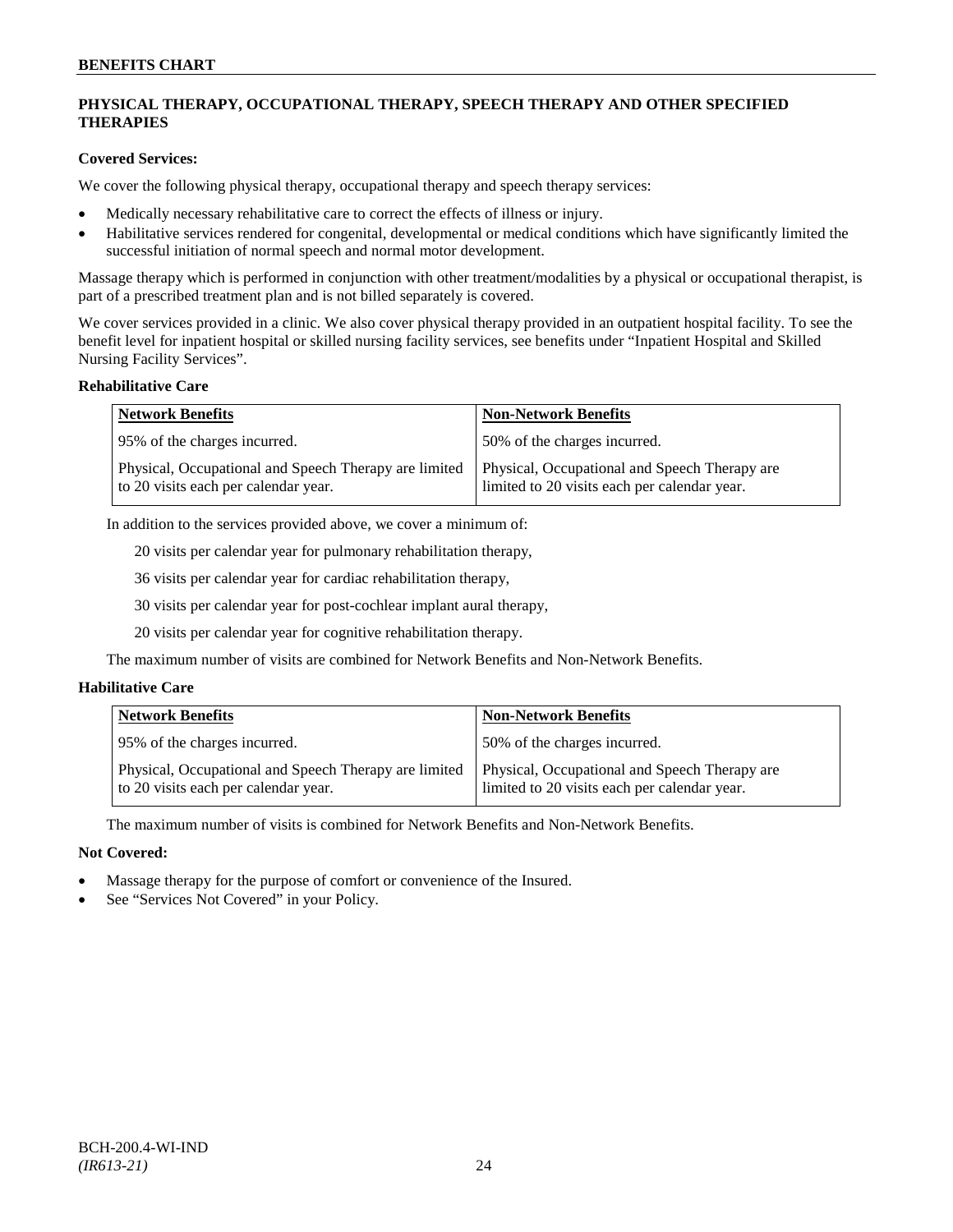# **PRESCRIPTION DRUG SERVICES**

### **Covered Services:**

We cover prescription drugs and medications that can be self-administered or are administered in a physician's office.

# **For Network Benefits, drugs and medications must be obtained at a network pharmacy.**

# **Outpatient Drugs (except as specified below)**

| <b>Network Benefits</b>                                                                                                                                                                                                                                               | <b>Non-Network Benefits</b>  |
|-----------------------------------------------------------------------------------------------------------------------------------------------------------------------------------------------------------------------------------------------------------------------|------------------------------|
| 100% of the charges incurred, subject to a copayment of<br>\$5 for generic low cost formulary drugs, and 100% of<br>the charges incurred, subject to a copayment of \$25 for<br>generic high cost formulary drugs.<br>Deductible does not apply.                      | 50% of the charges incurred. |
| Brand name formulary drugs are covered at 95% of the<br>charges incurred.                                                                                                                                                                                             |                              |
| Non-formulary drugs are covered at 50% of the charges<br>incurred.                                                                                                                                                                                                    |                              |
| In no event will your cost for a formulary insulin drug<br>exceed \$25. Deductible does not apply to formulary<br>insulin drugs.                                                                                                                                      |                              |
| <b>Oral chemotherapy drugs</b> are included on the<br>Specialty Drug List. However, you pay the applicable<br>outpatient drug copayment. As required by Wisconsin<br>law, your maximum copayment will not be more than<br>\$100 per prescription for a 30-day supply. |                              |

# **Mail Order Drugs**

| <b>Network Benefits</b>                                                                                                                                                                                            | <b>Non-Network Benefits</b> |
|--------------------------------------------------------------------------------------------------------------------------------------------------------------------------------------------------------------------|-----------------------------|
| For your convenience, you may also get up to a 90-day<br>supply of outpatient prescription drugs that can be self-<br>administered through the designated mail order service.                                      | See Network Benefits.       |
| Outpatient drugs ordered through this service are.<br>covered at the benefit percent and copayments shown in<br>Outpatient Drugs above.                                                                            |                             |
| New prescriptions to treat chronic conditions and trial<br>drugs will be limited to quantity limits described at the<br>end of this section. You will have to pay one copayment<br>for your initial 30-day supply. |                             |
| Specialty Drugs are not available through the mail order<br>service.                                                                                                                                               |                             |

### **Tobacco Cessation Drugs are covered for all FDA approved tobacco cessation drugs**

| Network Benefits                                            | <b>Non-Network Benefits</b>  |
|-------------------------------------------------------------|------------------------------|
| 100% of the charges incurred.<br>Deductible does not apply. | 50% of the charges incurred. |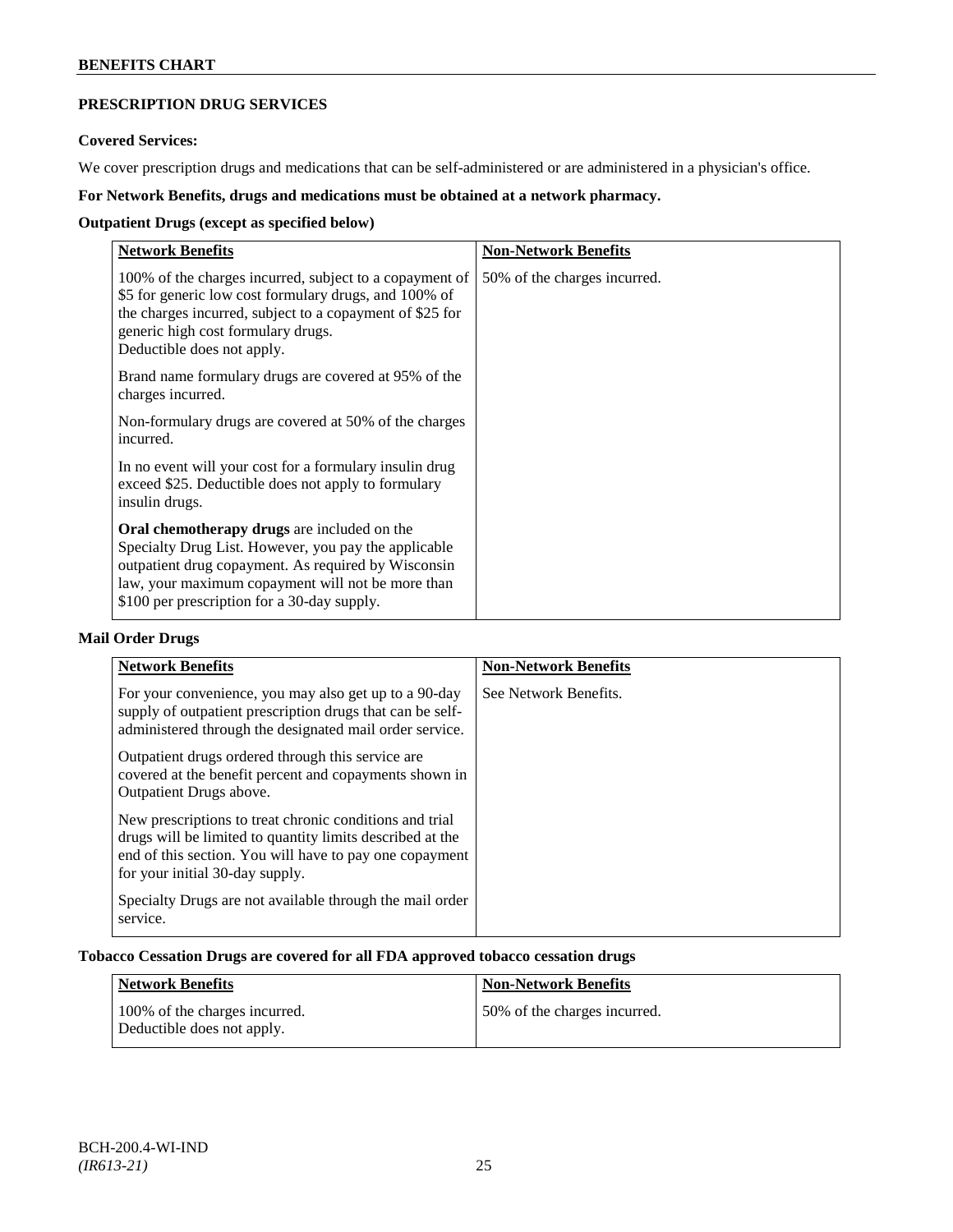### **Contraceptive Drugs**

| <b>Network Benefits</b>                                                                                                                                         | <b>Non-Network Benefits</b>  |
|-----------------------------------------------------------------------------------------------------------------------------------------------------------------|------------------------------|
| 100% of the charges incurred for formulary drugs.<br>Deductible does not apply.                                                                                 | 50% of the charges incurred. |
| If a physician requests that a Non-Formulary<br>contraceptive drug be dispensed as written, the drug<br>will be covered at 100%, not subject to the deductible. |                              |

# **Specialty Drugs that are Self-Administered**

| <b>Network Benefits</b>                                                                                                                                                                                                                                        | <b>Non-Network Benefits</b> |
|----------------------------------------------------------------------------------------------------------------------------------------------------------------------------------------------------------------------------------------------------------------|-----------------------------|
| 50% of the charges incurred.                                                                                                                                                                                                                                   | No coverage.                |
| Oral chemotherapy drugs are included on the<br>Specialty Drug List. However, you pay the applicable<br>outpatient drug copayment. As required by Wisconsin<br>law, your maximum copayment will not be more than<br>\$100 per prescription for a 30-day supply. |                             |

In order for the plan to better manage available manufacturer-funded copayment assistance, copayments for certain specialty medications may vary and be set to approximate the maximum of any available manufacturer-funded copayment assistance programs. However, in no case will true out-of-pocket costs to the Insured be greater than the maximum copayment/coinsurance shown in this Benefits Chart. Manufacturer-funded copayment assistance received by an Insured will not apply to the Insured's annual deductible or out-of-pocket limit.

Specialty Drugs are limited to drugs on the Specialty Drug List and must be obtained from a designated vendor.

#### **Limitations:**

- Certain drugs may require prior authorization as indicated on the Formulary. HealthPartners may require prior authorization for the drug and also the site where the drug will be provided. Certain drugs are subject to our utilization review process and quantity limits.
- Certain non-formulary drugs require prior authorization. In addition, certain drugs may be subject to any quantity limits applied as part of our trial program.
- If an Insured requests a brand name drug when there is a generic equivalent, the brand name drug will be covered up to the charge that would apply to the generic drug, minus any required copayment. If a physician requests that a brand name drug be dispensed as written, the drug will be paid at the non-formulary benefit.
- We may require Insureds to try over-the-counter (OTC) drug alternatives before approving more costly formulary prescription drugs.
- Unless otherwise specified in the Prescription Drug Services section, you may receive up to a 30-day supply per prescription.
- New prescriptions to treat certain chronic conditions are limited to a 30-day supply.
- A 90-day supply will be covered and dispensed only at pharmacies that participate in our extended day supply program.
- No more than a 30-day supply of Specialty Drugs will be covered and dispensed at a time unless it's a manufacturer supplied drug that cannot be split that supplies the Insured with more than a 30-day supply.
- If a copayment is required, you must pay one copayment for each 30-day supply, or portion thereof.

- Replacement of prescription drugs, medications, equipment and supplies due to loss, damage or theft.
- Nonprescription (over-the-counter) drugs or medications, including, but not limited to, vitamins, supplements, homeopathic remedies, and non-FDA approved drugs, unless listed on the Formulary and prescribed by a physician or legally authorized health care provider under applicable state and federal law. This exclusion does not include over-thecounter contraceptives for women as allowed under the Affordable Care Act when the Insured obtains a prescription for the item. In addition, if the Insured obtains a prescription, this exclusion does not include aspirin to prevent cardiovascular disease for men and women of certain ages; folic acid supplements for women who may become pregnant; fluoride chemoprevention supplements for children without fluoride in their water source; and iron supplements for children age 6- 12 who are at risk for anemia.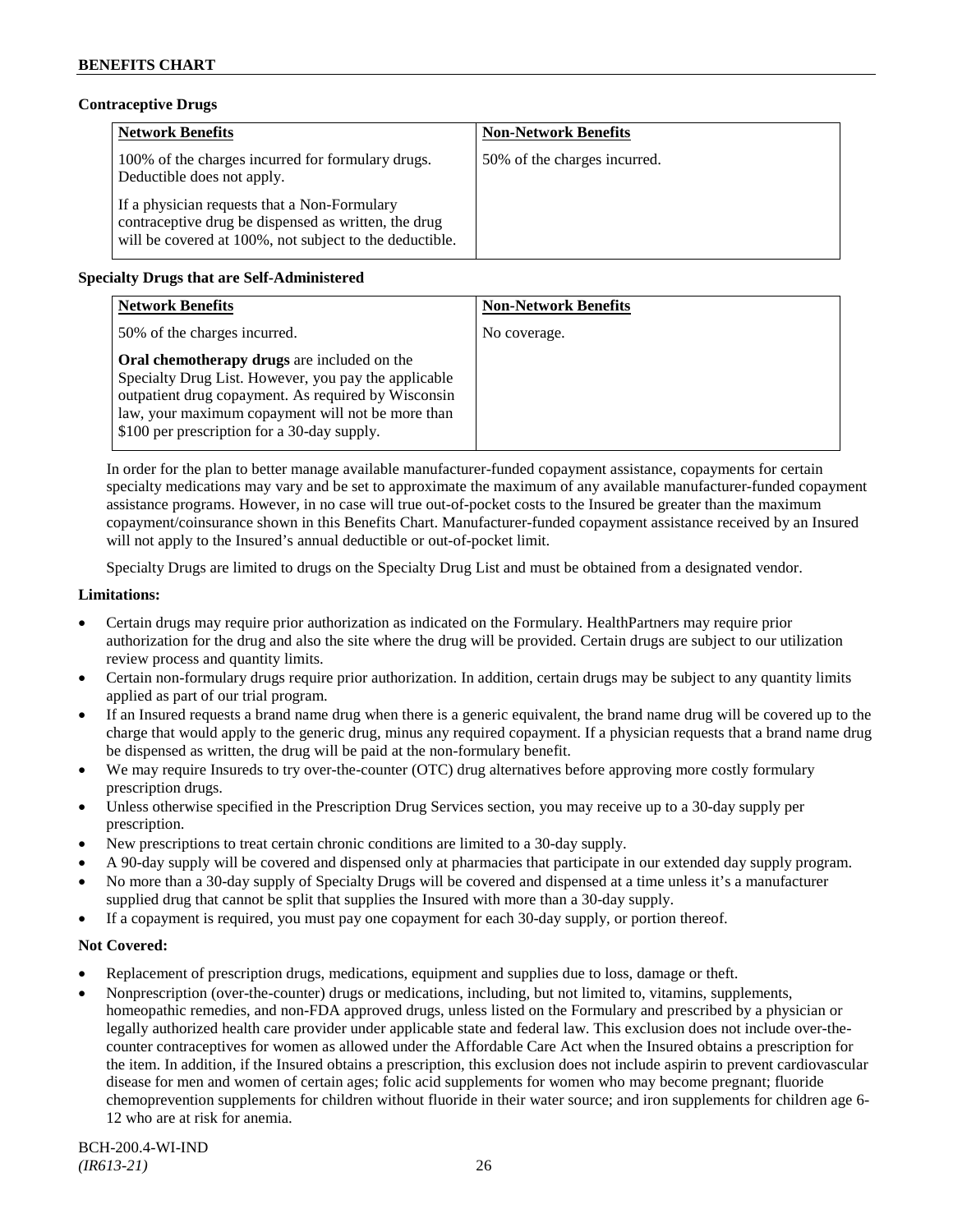- All drugs for the treatment of sexual dysfunction.
- All drugs for the treatment of growth deficiency.
- All drugs for the treatment of infertility.
- Medical cannabis.
- Drugs on the Excluded Drug List. The Excluded Drug List includes select drugs within a therapy class that are not eligible for coverage. This includes drugs that may be excluded for certain indications. The Excluded Drug List is available at [healthpartners.com.](http://www.healthpartners.com/)
- Drugs that are newly approved by the FDA until they are reviewed and approved by HealthPartners Pharmacy and Therapeutics Committee.
- Medical devices approved by the FDA will not be covered under the Prescription Drug Services section unless they are on our formulary. Covered medical devices are generally submitted and reimbursed under your medical benefits.
- See "Services Not Covered" in your Policy.

# **PREVENTIVE SERVICES**

### **Applicable Definitions:**

**Routine Preventive Services** are routine healthcare services that include screenings, check-ups and counseling to prevent illness, disease or other health problems before symptoms occur.

**Diagnostic Services** are services to help a provider understand your symptoms, diagnose illness and decide what treatment may be needed. They may be the same services that are listed as preventive services, but they are being used as diagnostic services. Your provider will determine if these services are preventive or diagnostic. These services are not preventive if received as part of a visit to diagnose, manage or maintain an acute or chronic medical condition, illness or injury. When that occurs, unless otherwise indicated below, standard deductibles, copayments or coinsurance apply.

### **Covered Services:**

We cover preventive services that meet any of the requirements under the Affordable Care Act (ACA) shown in the bulleted items below. These preventive services are covered at 100% under the Network Benefits with no deductible, copayments or coinsurance. (If a preventive service is not required by the ACA and it is covered at a lower benefit level, it will be specified below.) Preventive benefits mandated under the ACA are subject to periodic review and modification. Changes would be effective in accordance with the federal rules. Preventive services mandated by the ACA include:

- Evidence-based items or services that have in effect a rating of A or B in the current recommendations of the United States Preventive Services Task Force with respect to the individual;
- Immunizations for routine use in children, adolescents, and adults that have in effect a recommendation from the Advisory Committee on Immunization Practices of the Centers for Disease Control and Prevention with respect to the individual;
- With respect to infants, children, and adolescents, evidence-informed preventive care and screenings provided for in comprehensive guidelines supported by the Health Resources and Services Administration; and
- With respect to women, preventive care and screenings provided for in comprehensive guidelines supported by the Health Resources and Services Administration.

Covered services are based on established medical policies, which are subject to periodic review and modification by the medical directors. These medical policies (medical coverage criteria) are available by calling Member Services, or logging on to your "*my*HealthPartners" account at [healthpartners.com.](http://www.healthpartners.com/)

### **ACA and state mandated preventive services are covered as follows:**

**Routine Health Exams and Periodic Health Assessments**. A physician or health care provider will counsel you as to how often health assessments are needed based on age, sex and health status. This includes screening and counseling for tobacco cessation and all FDA approved tobacco cessation medications including over-the-counter drugs (as shown in the Prescription Drug Services section).

| Network Benefits                                            | <b>Non-Network Benefits</b>  |
|-------------------------------------------------------------|------------------------------|
| 100% of the charges incurred.<br>Deductible does not apply. | 50% of the charges incurred. |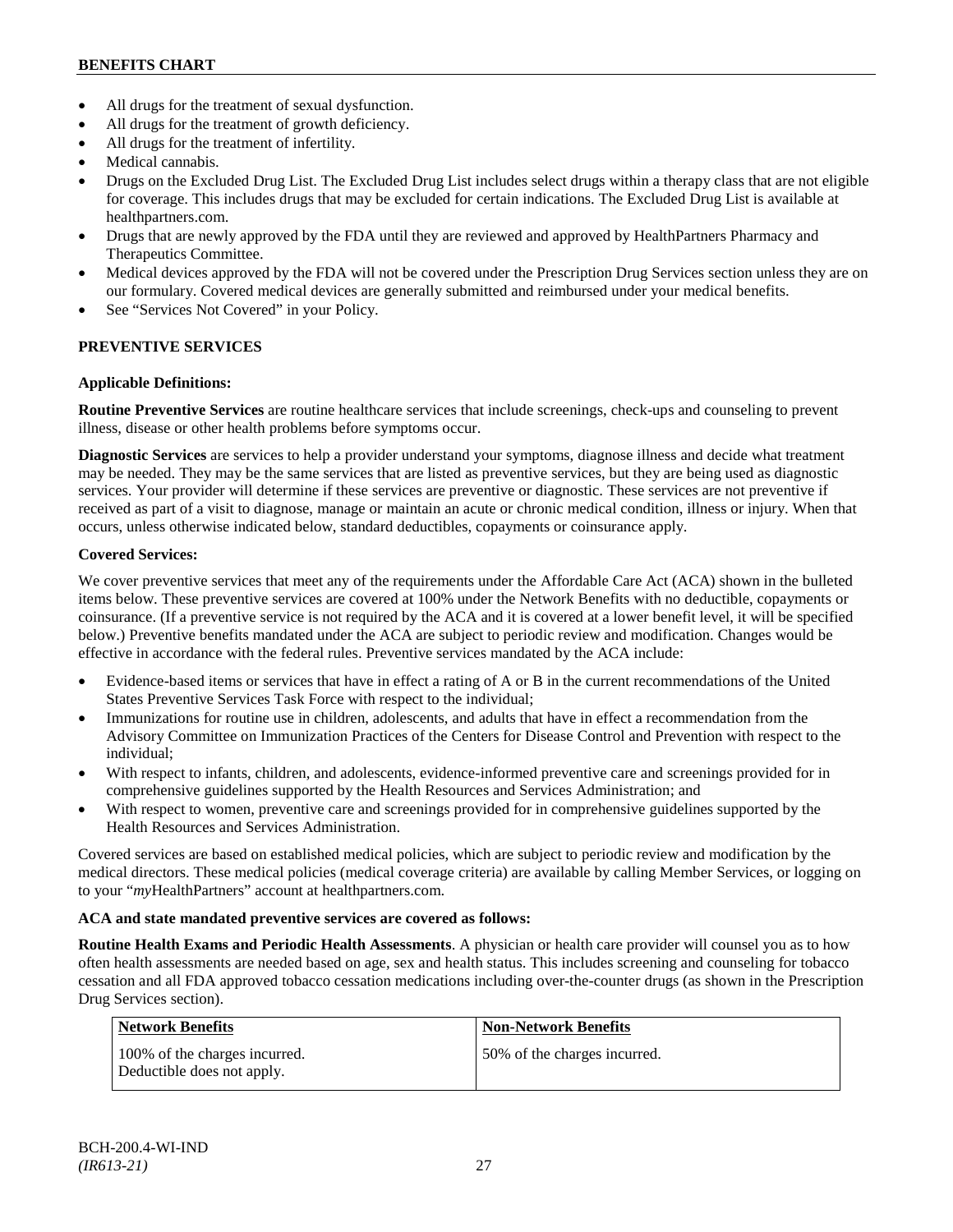**Child Health Supervision Services.** This includes pediatric preventive services such as newborn screenings, appropriate immunizations, developmental assessments and laboratory services appropriate to the age of the child from birth to 72 months, and appropriate immunizations to age 18.

| <b>Network Benefits</b>                                     | <b>Non-Network Benefits</b>  |
|-------------------------------------------------------------|------------------------------|
| 100% of the charges incurred.<br>Deductible does not apply. | 50% of the charges incurred. |

#### **Routine Prenatal Care and Exams**

| <b>Network Benefits</b>                                     | <b>Non-Network Benefits</b>   |
|-------------------------------------------------------------|-------------------------------|
| 100% of the charges incurred.<br>Deductible does not apply. | 150% of the charges incurred. |

**Routine Postnatal Care.** This includes health exams, assessments, education and counseling relating to the period immediately after childbirth.

| Network Benefits                                            | <b>Non-Network Benefits</b>  |
|-------------------------------------------------------------|------------------------------|
| 100% of the charges incurred.<br>Deductible does not apply. | 50% of the charges incurred. |

**Routine Screening Procedures for Cancer.** This includes colorectal screening starting at age 50 and under age 50 for people at high risk of colorectal cancer. This also includes other cancer screenings recommended by the USPSTF with an A or B rating. Women's preventive health services below describe additional routine screening procedures for cancer.

| Network Benefits                                            | <b>Non-Network Benefits</b>  |
|-------------------------------------------------------------|------------------------------|
| 100% of the charges incurred.<br>Deductible does not apply. | 50% of the charges incurred. |

### **Routine Eye and Hearing Exams for members under the age of 22**

| <b>Network Benefits</b>                                     | <b>Non-Network Benefits</b>  |
|-------------------------------------------------------------|------------------------------|
| 100% of the charges incurred.<br>Deductible does not apply. | 50% of the charges incurred. |

**Professional Voluntary Family Planning Services.** This includes services to prevent or delay a pregnancy, including counseling and education. Services must be provided by a licensed provider.

| <b>Network Benefits</b>                                     | <b>Non-Network Benefits</b>   |
|-------------------------------------------------------------|-------------------------------|
| 100% of the charges incurred.<br>Deductible does not apply. | 150% of the charges incurred. |

#### **Adult Immunizations**

| <b>Network Benefits</b>       | <b>Non-Network Benefits</b>   |
|-------------------------------|-------------------------------|
| 100% of the charges incurred. | 100% of the charges incurred. |
| Deductible does not apply.    | Deductible does not apply.    |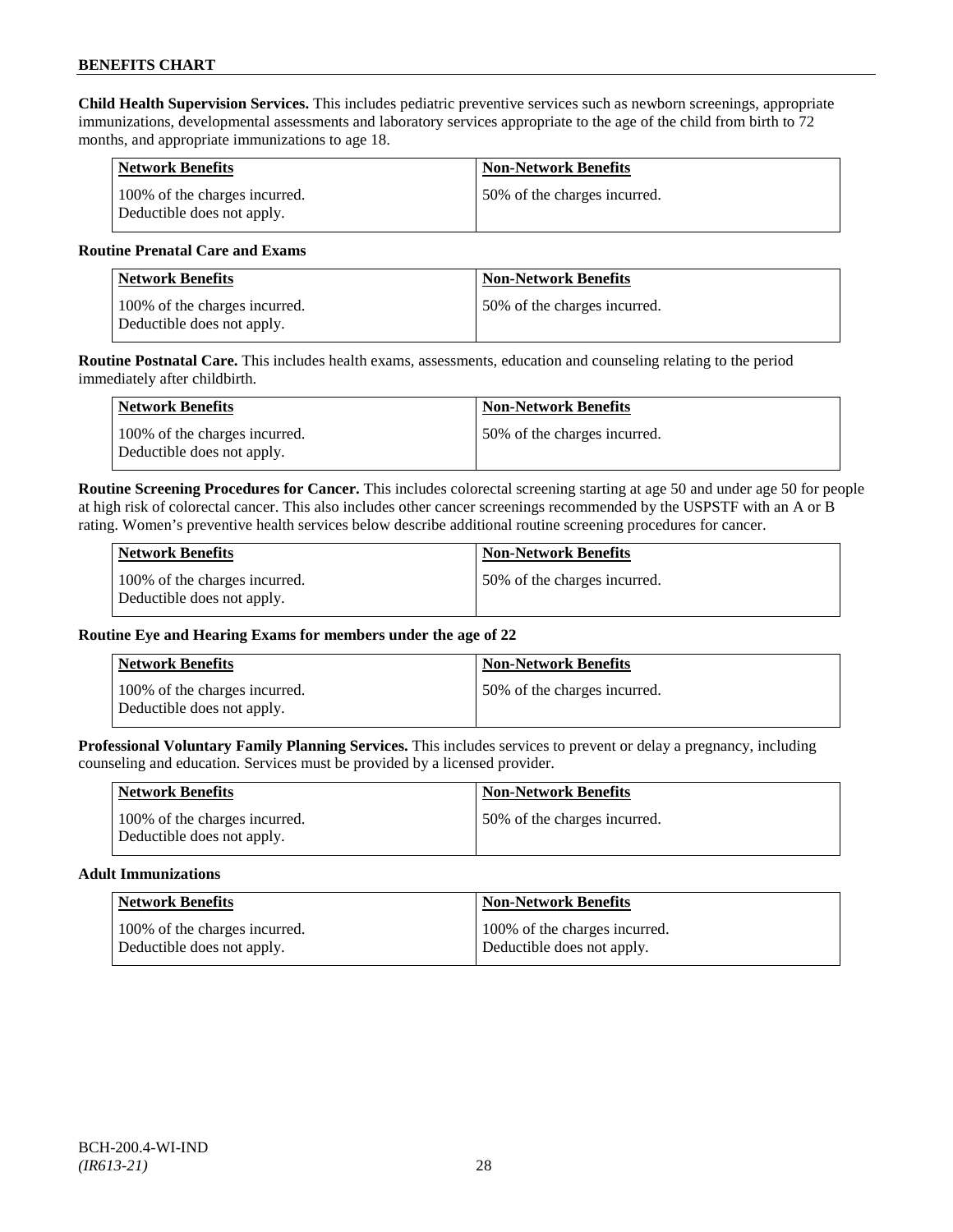**Women's Preventive Health Services.** This includes mammograms, screenings for cervical cancer (pap smears), breast pumps, human papillomavirus (HPV) testing, counseling for sexually transmitted infections, counseling and screening for human immunodeficiency virus (HIV), and all FDA approved contraceptive methods as prescribed by a doctor, sterilization procedures, education and counseling (see the Prescription Drug Services section for coverage of oral contraceptive drugs). We also provide genetic screening for BRCA if someone in your family has the gene or you have a diagnosis of cancer.

The U.S. Preventive Services Task Force (USPSTF) recommends screening mammography, with or without clinical breast examination (CBE), every 1-2 years for women aged 40 and older. For women age 50 and older, we cover an annual mammogram.

| Network Benefits                                            | <b>Non-Network Benefits</b>   |
|-------------------------------------------------------------|-------------------------------|
| 100% of the charges incurred.<br>Deductible does not apply. | 150% of the charges incurred. |

**Obesity Screening and Management.** We cover obesity screening and counseling for all ages during a routine preventive care exam. If you are age 18 or older and have a body mass index of 30 or more, we also cover intensive obesity management to help you lose weight. Your primary care doctor can coordinate these services.

| Network Benefits                                            | <b>Non-Network Benefits</b>  |
|-------------------------------------------------------------|------------------------------|
| 100% of the charges incurred.<br>Deductible does not apply. | 50% of the charges incurred. |

**Preventive Medications.** We cover preventive medications currently recommended by USPSTF with an A or B rating if they are prescribed by your medical provider and they are listed on our Formulary. Preventive medications are subject to periodic review and modification. Changes would be effective in accordance with the federal rules and reflected in our current medical coverage criteria for preventive care services.

| <b>Network Benefits</b>                                     | <b>Non-Network Benefits</b>  |
|-------------------------------------------------------------|------------------------------|
| 100% of the charges incurred.<br>Deductible does not apply. | 50% of the charges incurred. |

# **In addition to any ACA or state mandated preventive services referenced above, we cover the following eligible preventive services:**

### **Routine Hearing Exams for Adults Age 22 and older**

| Network Benefits              | <b>Non-Network Benefits</b>  |
|-------------------------------|------------------------------|
| 195% of the charges incurred. | 50% of the charges incurred. |

**Ovarian Cancer Surveillance Tests for women who are at risk.** "At risk for ovarian cancer" means (1) having a family history that includes any of the following: one or more first-degree or second-degree relatives with ovarian cancer, clusters of female relatives with breast cancer or nonpolyposis colorectal cancer; or (2) testing positive for BRCA1 or BRCA2 mutations. "Surveillance tests for ovarian cancer" means annual screening using: CA-125 serum tumor marker testing, transvaginal ultrasound, pelvic examination or other proven ovarian cancer screening tests currently being evaluated by the federal Food and Drug Administration or by the National Cancer Institute.

| <b>Network Benefits</b>                                 | <b>Non-Network Benefits</b>                             |
|---------------------------------------------------------|---------------------------------------------------------|
| Coverage level is same as corresponding Network         | Coverage level is same as corresponding Non-Network     |
| Benefit, depending on type of service provided, such as | Benefit, depending on type of service provided, such as |
| Diagnostic Imaging Services, Laboratory Services        | Diagnostic Imaging Services, Laboratory Services        |
| Office Visits for Illness or Injury, or Preventive      | Office Visits for Illness or Injury, or Preventive      |
| Services.                                               | Services.                                               |
|                                                         |                                                         |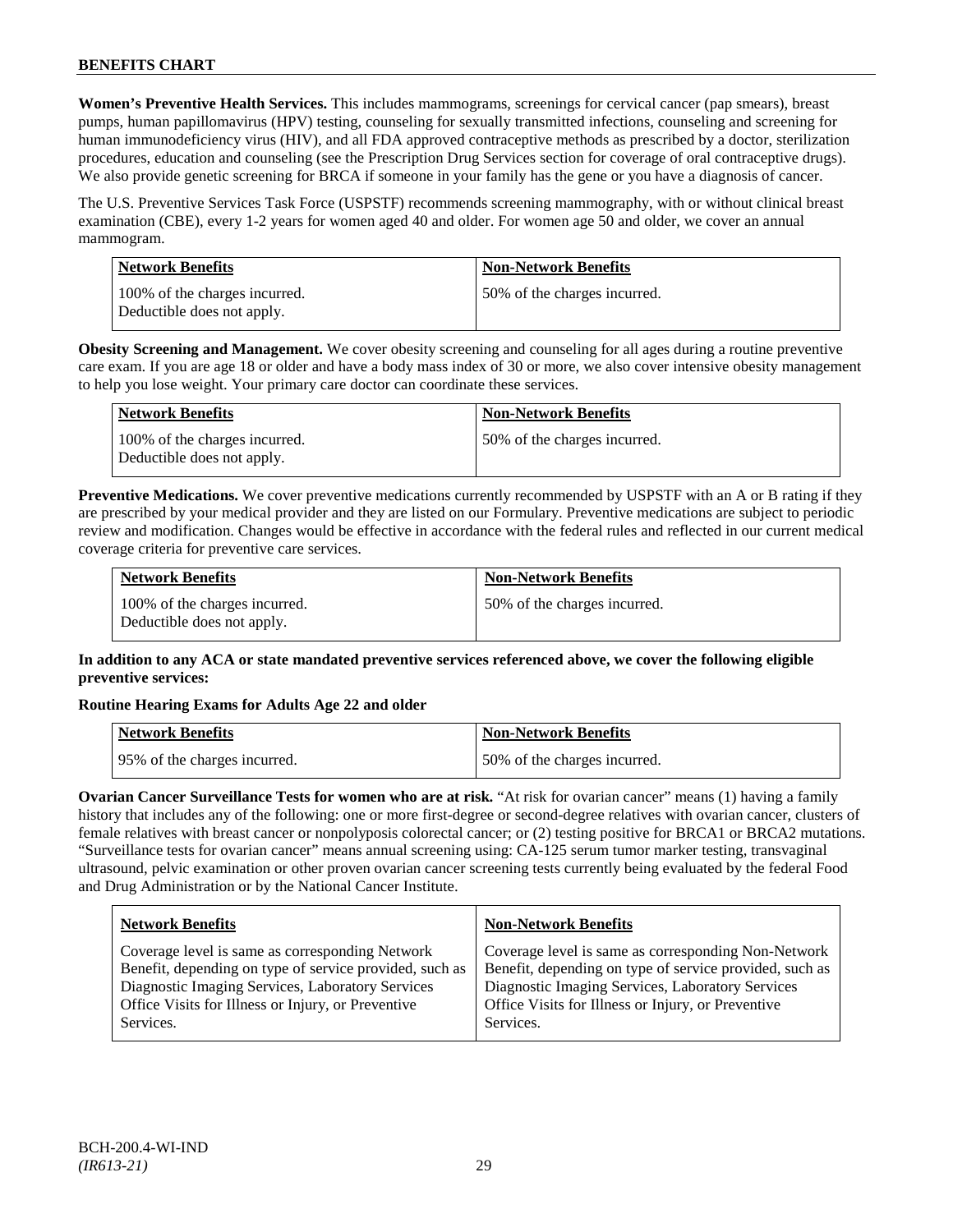### **Limitations:**

• Services are not preventive if received as part of a visit to diagnose, manage or maintain an acute or chronic medical condition, illness or injury. When that occurs, unless otherwise indicated above, standard deductibles, copayments or coinsurance apply.

#### **Not Covered:**

- Routine eye exams for adults age 22 and older.
- See "Services Not Covered" in your Policy.

#### **TRANSPLANT SERVICES**

#### **Applicable Definitions:**

**Autologous.** This is when the source of cells is from the individual's own marrow or stem cells.

**Allogeneic.** This is when the source of cells is from a related or unrelated donor's marrow or stem cells.

**Allogeneic Bone Marrow Transplant.** This is when the bone marrow is harvested from the related or unrelated donor and stored. The patient undergoes treatment which includes tumor ablation with high-dose chemotherapy and/or radiation. The bone marrow is reinfused (transplanted).

**Autologous Bone Marrow Transplant.** This is when the bone marrow is harvested from the individual and stored. The patient undergoes treatment which includes tumor ablation with high-dose chemotherapy and/or radiation. The bone marrow is reinfused (transplanted).

**Autologous/Allogeneic Stem Cell Support.** This is a treatment process that includes stem cell harvest from either bone marrow or peripheral blood, tumor ablation with high-dose chemotherapy and/or radiation, stem cell reinfusion, and related care. Autologous/allogeneic bone marrow transplantation and high dose chemotherapy with peripheral stem cell rescue/support are considered to be autologous/allogeneic stem cell support.

**Designated Transplant Center.** This is any health care provider, group or association of health care providers designated by us to provide services, supplies or drugs for specified transplants for our Insureds.

**Transplant Services.** This is transplantation (including retransplants) of the human organs or tissue listed below, including all related post-surgical treatment, follow-up care and drugs and multiple transplants for a related cause. Transplant services do not include other organ or tissue transplants or surgical implantation of mechanical devices functioning as a human organ, except surgical implantation of an FDA approved Ventricular Assist Device (VAD) or total artificial heart, functioning as a temporary bridge to heart transplantation.

Prior authorization is required prior to consultation to support coordination of care and benefits.

### **Covered Services:**

We cover eligible transplant services (as defined above) while you are covered under your Policy. Transplants that will be considered for coverage are limited to the following:

- Kidney transplants for end-stage disease.
- Cornea transplants for end-stage disease.
- Heart transplants for end-stage disease.
- Lung transplants or heart/lung transplants for: (1) primary pulmonary hypertension; (2) Eisenmenger's syndrome; (3) endstage pulmonary fibrosis; (4) alpha 1 antitrypsin disease; (5) cystic fibrosis; and (6) emphysema.
- Liver transplants for: (1) biliary atresia in children; (2) primary biliary cirrhosis; (3) post-acute viral infection (including hepatitis A, hepatitis B antigen e negative and hepatitis C) causing acute atrophy or post-necrotic cirrhosis; (4) primary sclerosing cholangitis; (5) alcoholic cirrhosis; and (6) hepatocellular carcinoma.
- Allogeneic bone marrow transplants or peripheral stem cell support associated with high dose chemotherapy for : (1) acute myelogenous leukemia; (2) acute lymphocytic leukemia; (3) chronic myelogenous leukemia; (4) severe combined immunodeficiency disease; (5) Wiskott-Aldrich syndrome; (6) aplastic anemia; (7) sickle cell anemia; (8) non-relapsed or relapsed non-Hodgkin's lymphoma; (9) multiple myeloma; and (10) testicular cancer.
- Autologous bone marrow transplants or peripheral stem cell support associated with high-dose chemotherapy for: (1) acute leukemia; (2) non-Hodgkin's lymphoma; (3) Hodgkin's disease; (4) Burkitt's lymphoma; (5) neuroblastoma; (6) multiple myeloma; (7) chronic myelogenous leukemia; and (8) non-relapsed non-Hodgkin's lymphoma.